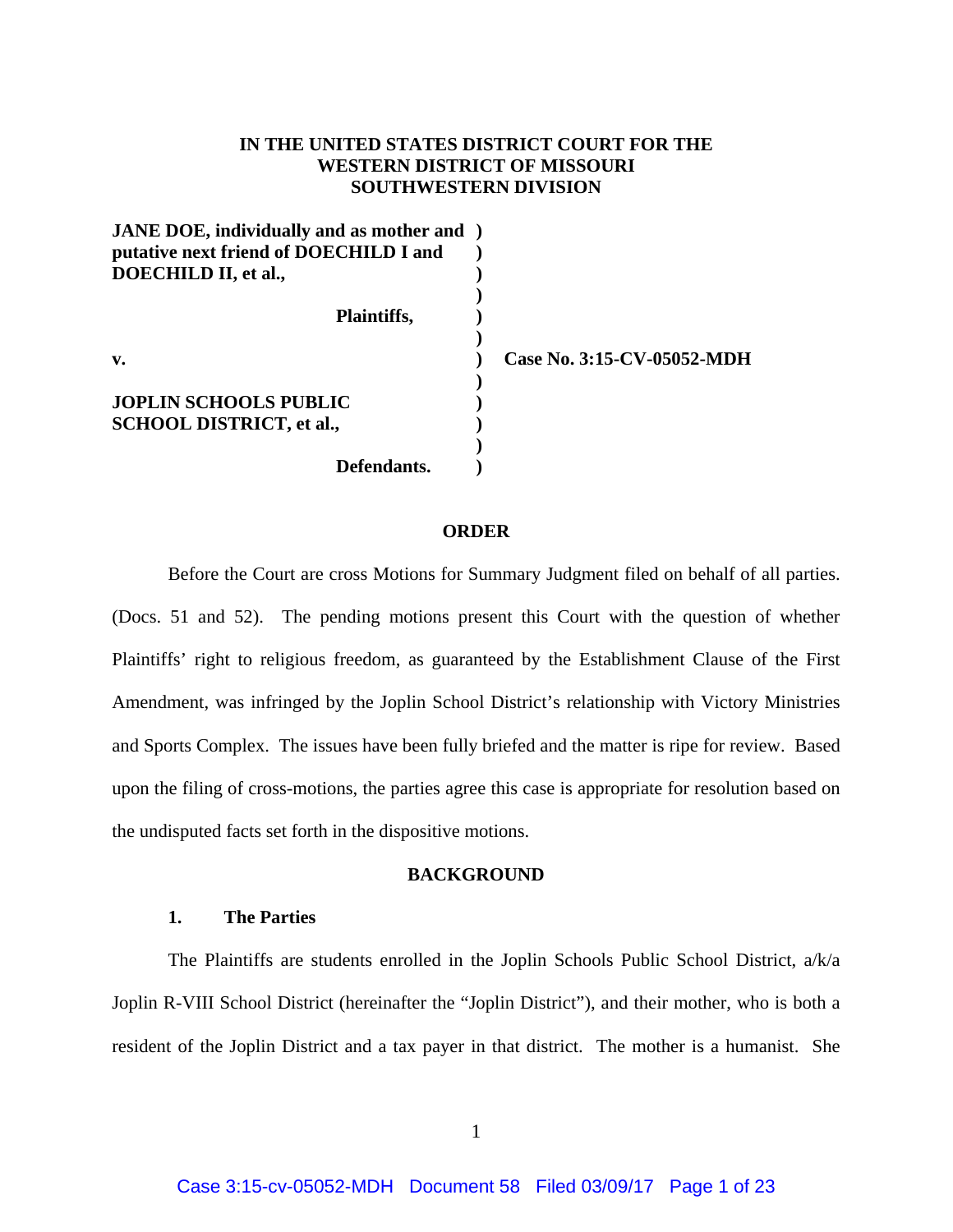does not practice any specific religion and does not wish her minor children to do so. The Defendant, Joplin District, is a public school district organized under the laws of the State of Missouri that operates with public funds collected from local and state taxes. Also named as Defendants, in their official capacity only, are Norman Ridder, Interim Superintendent of the Joplin District, and Brandon Eggleston, Principal of North Middle School in the Joplin District. Defendant Ridder was not Interim Superintendent at the time of the events which led to this litigation. The Superintendent at that time was C. J. Huff, who is no longer affiliated with the Joplin District.

Victory Ministries & Sports Complex ("Victory") is a Christian ministry that, according to its website, operates for three stated purposes: (1) Exalt Jesus, (2) Expand the Kingdom of God, and (3) Equip the Body of Christ. Victory's goal is to "Keep Jesus Central in Everything We Do," and "Have God Honoring Entertainment." The Victory By-Laws declare that the specific intent of the organization is to "share from the Bible, God's message of love, forgiveness, and reconciliation for all people through Jesus Christ at a local, regional, national, and even international level." The Statement of Beliefs contained in Victory's By-Laws requires "everyone involved in our ministry to act in a manner that promotes and supports these beliefs."1

 The By-Laws give the Board of Trustees, and its designees, the authority to "refuse service to 'users' or 'renters' of the facilities and grounds, which they believe or suspect may be in support of or offer a service, product or message that conflicts, or may conflict with, the biblical values held by Victory Ministry and Sports Complex." Jack Frost, the CEO of Victory,

1

<sup>&</sup>lt;sup>1</sup> Those Christian beliefs include inerrancy of the scripture. The By-Laws specifically identify organizationally prohibited behaviors, including: "theft, lying, dishonesty, gossip, slander, backbiting, profanity, vulgarity, sexual promiscuity (including adultery, homosexual behavior, and premarital sex), drunkenness and immodesty of dress."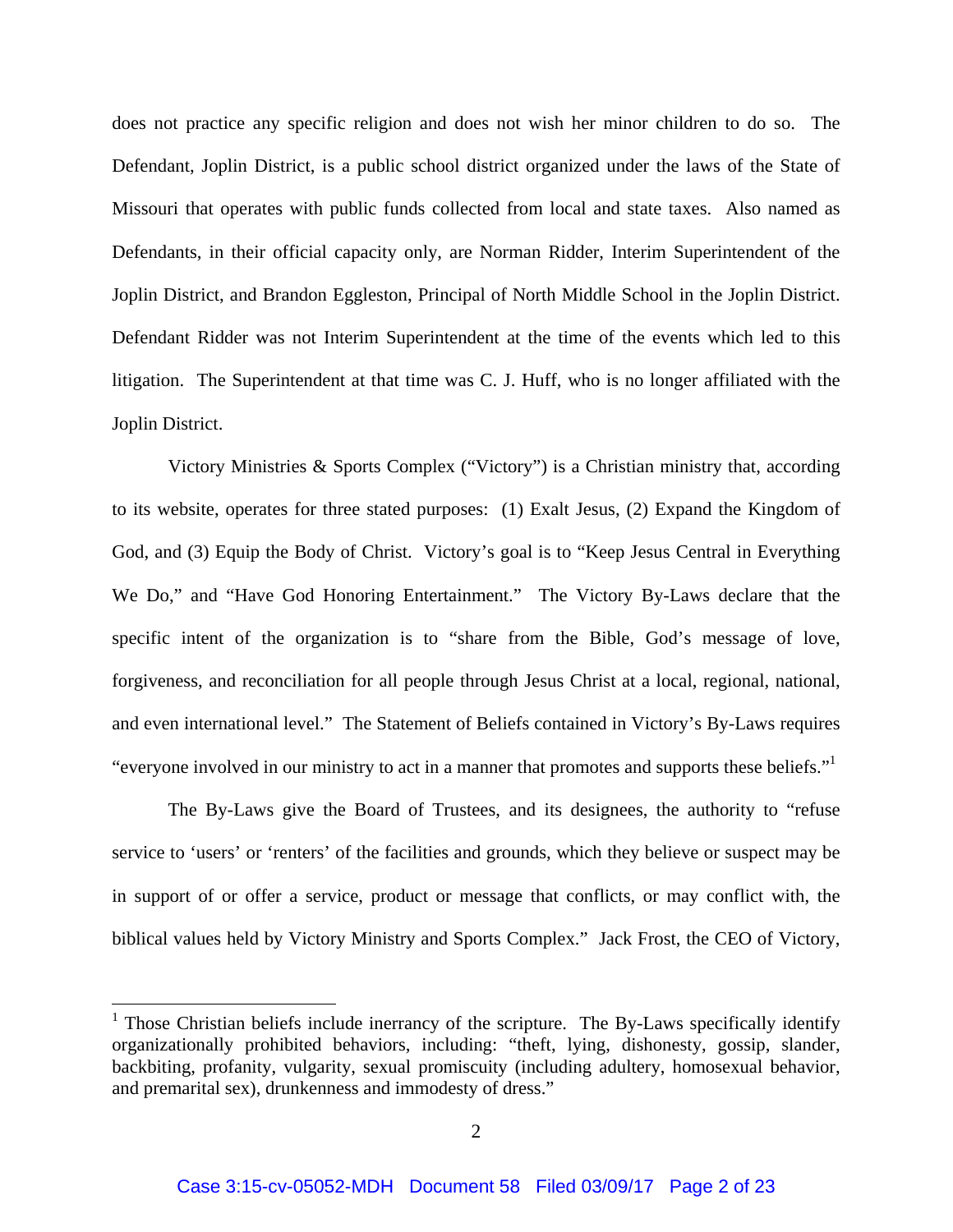testified that Victory specifically prohibits renters or users of its facility from expressing beliefs that are not "biblically sound" while on its premises. Mr. Frost further testified that Buddhists or Hindus are prohibited, as set forth in the By-Laws, from renting the facility for non-Christian religious activity and that the By-Laws prohibit "non-Christians" from engaging in any "non-Christian" religious activities while on the premises.

## **2. The Relationship Between Joplin District and Victory**

Victory is operated by Victory Ministry, formerly known as Bridge Ministries. The facility is used to further the ministry of Victory as described above. Prominently displayed throughout the recreational facility is the Victory logo, which includes a Christian cross as the letter "T." Also throughout the facility are various banners and signs depicting messages consistent with Victory's mission. For example, displayed at various locations within the recreational facility are banners that have displayed messages such as: "Jesus Is Worthy Of It All;" "Hope The Confident Expectation That What God Has Promised Is True;" "Worship A Feeling Of Profound Love & Admiration;" "Vision Lord We Want To See What You Say We Have Access To, Come To Pass;" "Fight The Good Fight Of Faith;" and "Thanks be to God! He Gives Us The Victory Through Our Lord Jesus Christ." Literature filled with messages consistent with Victory's mission is also available in the recreational facility.<sup>2</sup>

 In the spring of 2015, the Joplin District's North Middle School conducted two field trips to Victory's recreational facility - one for sixth and seventh graders, and another for eighth graders. During that time, one of the Plaintiffs was an eighth grade student at North Middle

1

 $2$  Examples of the literature include fliers and pamphlets that feature the Victory Ministry logo; a flier titled "Exalt Jesus, Expand the Kingdom of God, God's Word;" a flier listing Victory's purposes and goals; a brochure advertising Victory worship sessions; and a brochure captioned "Stretch Your Faith," referencing a biblical verse and the Christian ichthus.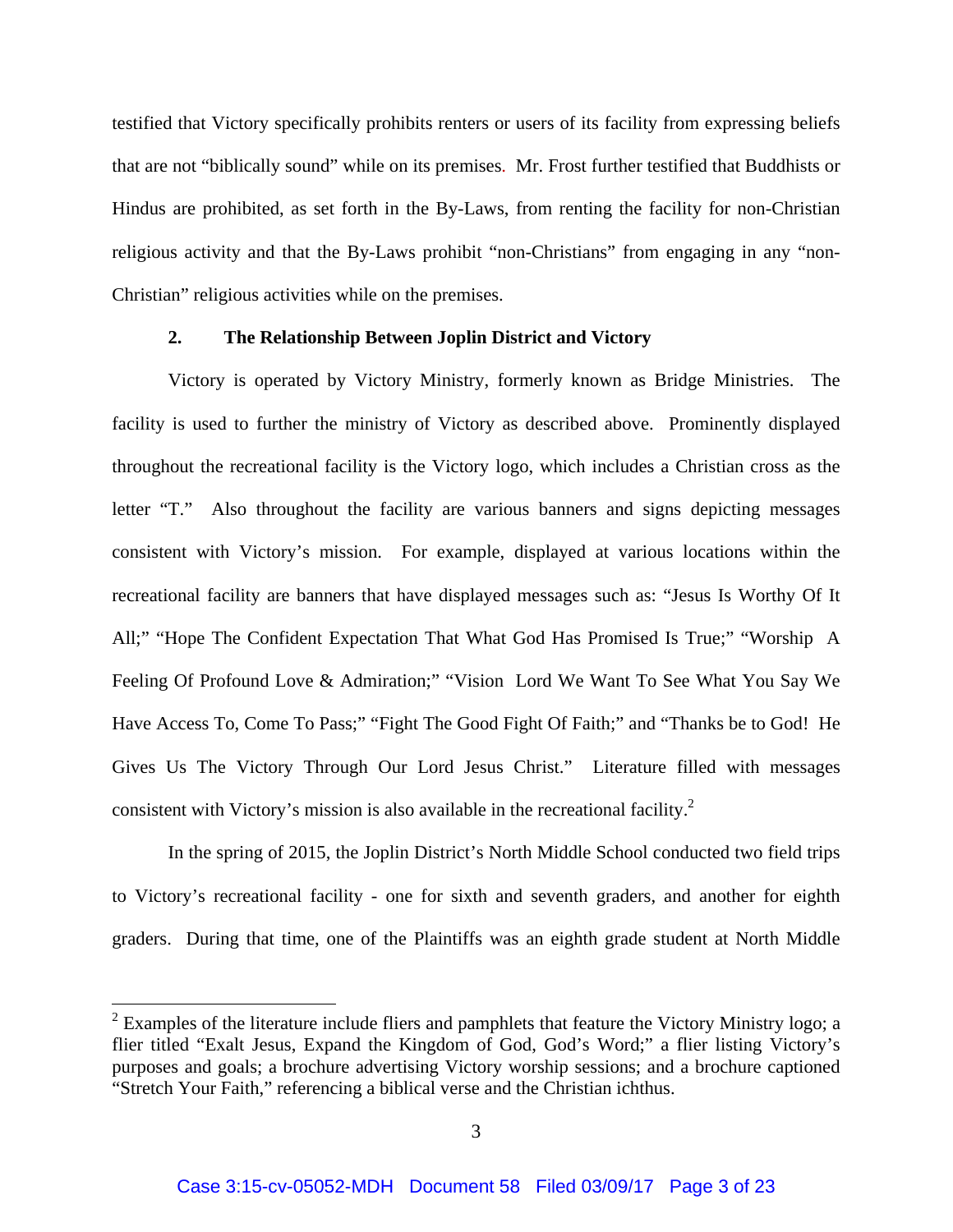School. Plaintiff's field trip was reportedly designed to motivate and reward students for their Missouri Assessment Program (MAP) Achievement Test preparation and performance, and to further reward students for good behavior during the assessment process. Most, but not all, of the North Middle School eighth graders qualified for the trip. The field trip occurred during regular school hours. The eighth grade trip was held on May 7, 2015, and lasted approximately 3 ½ hours. Students ate lunch at Victory. Nine school officials attended the field trip, including Defendant Eggleston. Public school busses transported students to the facility. School faculty who attended the field trip were compensated through public tax monies, and expenses associated with school bus transportation were also paid by the school district with public tax money. The Joplin District paid Victory \$5 for every student who attended. Together, the two middle school field trips resulted in a district payment to Victory of approximately \$2,500.

 Students at North Middle School were allowed to vote for one out of three options regarding where they wanted to have their class field trip. The Joplin District contends a majority of the students voted for the trip to Victory. The North Middle School field trip to Victory was organized and planned by Defendant Eggleston and the North Middle School faculty.

 At some time prior to the field trip, a letter was forwarded to the Joplin District by Victory suggesting use of its facility as a venue for school trips. The letter included fliers that included the Victory logo with the Christian cross and the word "ministry." Also included in one of the fliers was a testimonial from a Joplin High School official describing past Joplin High School events at Victory. Defendant Eggleston visited Victory's recreational facility at least twice before the North Middle School field trip. The first time he visited was when it was being operated by Bridge Ministries, and the second time was in May 2014 for a district-wide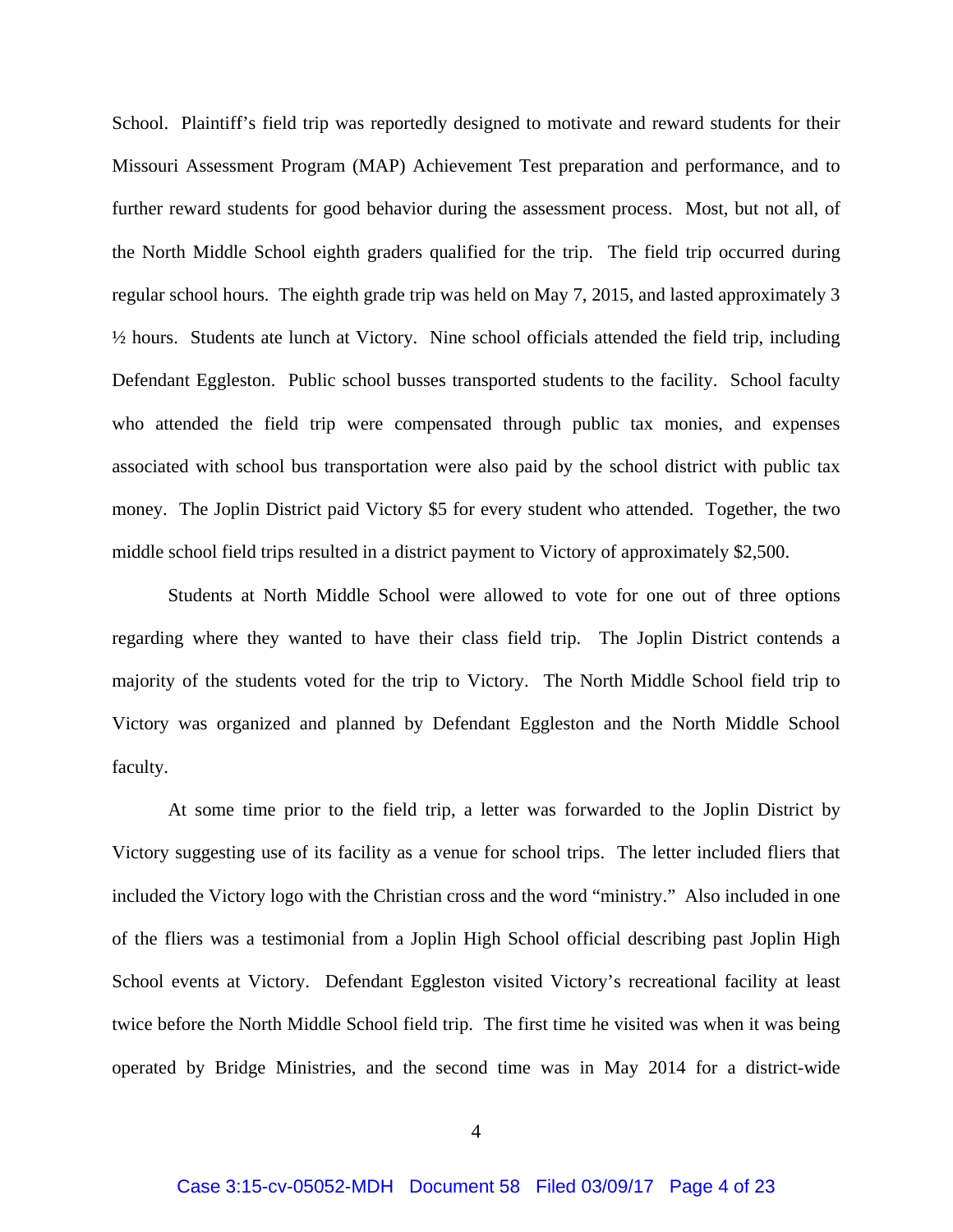secretaries' luncheon the school district hosted at the facility. The North Middle School field trips to Victory were specifically approved by Jason Cravens, the Joplin District's Executive Director of Secondary Education, and by then Superintendent of Schools, Dr. Huff.

 On or about May 4, 2015, North Middle School sent home permission slips and waivers with students for parents to sign as a requirement to attend the trip. The waiver was stapled to the permission slip. Parents were required to sign the waiver in order for their child to attend the field trip at its facility. (See Doc. 51-16, "Waiver and Release Form"). It was a Victory requirement.

Paragraph 6 of the March 17, 2015 waiver and release form reads:

¶ 6. We (I) understand that the officers, officials, agents, other participants and employees of Victory Ministry and Sports Complex may be inviting me or (my) our students to Bible studies and local churches of the Christian faith. While at any Victory Ministry and Sports Complex location or event (my) our student(s) has permission to participate in worship services, Bible studies or any other activities that may pertain to the Christian faith.

Defendant Eggleston read the waiver and release form prior to the field trip. Also

included in the waiver and release form was Paragraph 10, which reads as follows:

¶ 10. We (I) hereby grant Victory Ministry and Sports Complex the absolute right and permission to copyright and use, re-use, publish, and republish photographic portraits, pictures and/or videos of me and/or our (my) child or in which I and/or our (my) child may be included in whole or in part, or composite or distorted in character or form, without restriction as to changes or alterations, in conjunction with our (my) child's own or fictitious name, made through/for any medium for use in any art, advertising, trade, or any other public purpose whatsoever. I also consent to the use of any material printed in conjunction therewith. I hereby waive any right that I or the minor may have to inspect or approve the finished product or products or the advertising copy of printed matter that may be used in connection therewith or the use to which it may be applied.

The waiver and release form was revised effective November 16, 2015. (See Doc. 51-

16). The Paragraph 6 language contained in the original waiver and release form does not appear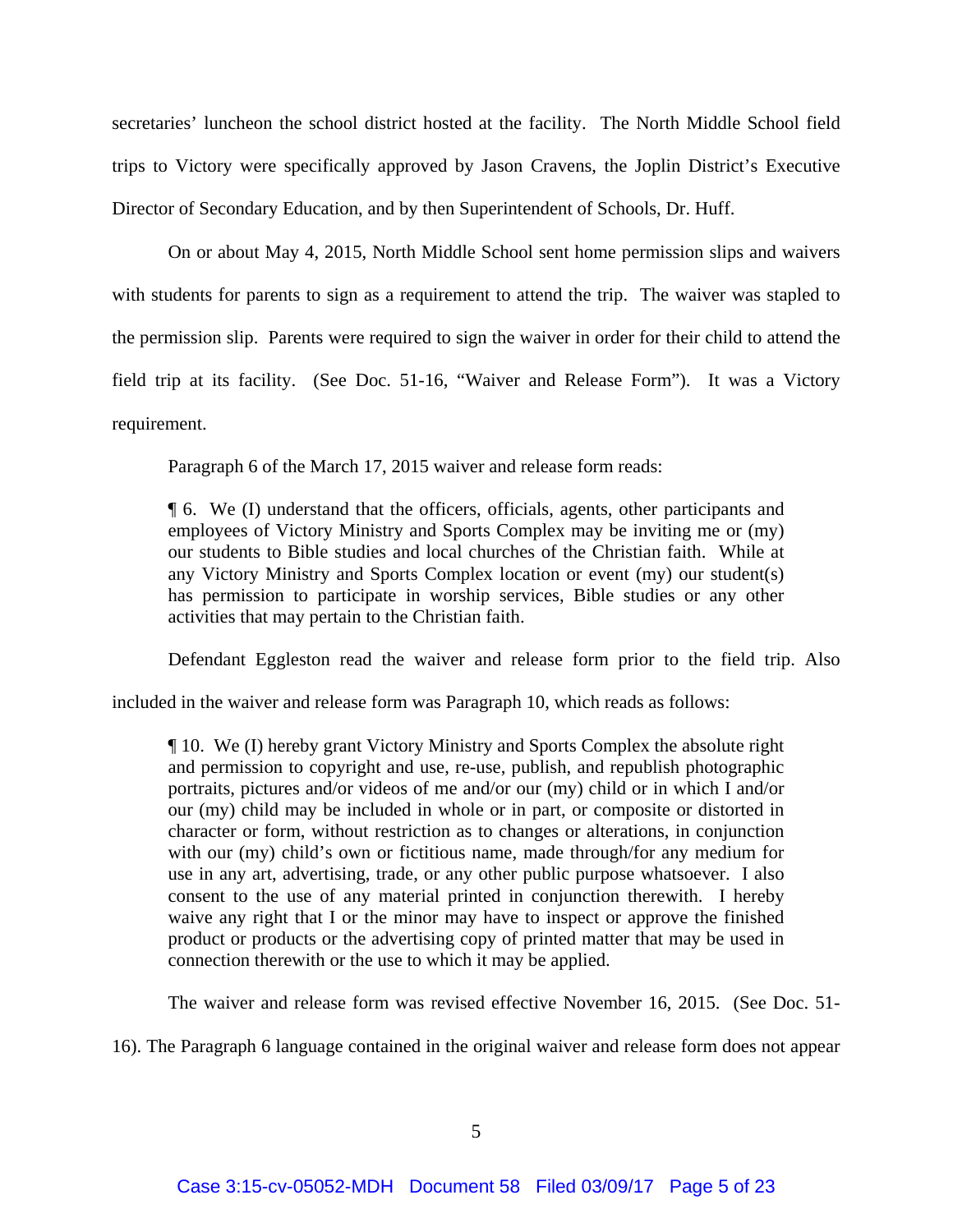in the revised form. The language contained in Paragraph 10 of the original release form is contained in Paragraph 9 of the revised form. The revised form contains new Paragraphs 11 and 12 that allow the Victory staff to remove "Participants who engage in disrespectful or harmful behavior or who refuse to abide by instructions provided by Victory Ministry and Sports Complex staff, . . ." Paragraph 12 of the revised agreement allows Victory to refuse service to users "which they believe or suspect may be in support of, or offer a service, product or message that conflicts, or may conflict with the values held by Victory Ministry and Sports Complex." In addition, Paragraph 10 "Acknowledgment of Purpose" states "Parent/Guardian and Participant acknowledges and understands that Victory Ministry and Sports Complex is organized and operated for Christian purposes."

 The Joplin District and Victory entered into a building use agreement. That agreement includes the following preamble: "WHEREAS, Victory Ministry & Sports Complex owns premises located at 3405 S. Hammons Blvd, Joplin, Missouri 64804, which is normally used for family and youth Christian outreach . . ." Paragraph 4 of the agreement provides: "4. User agrees to not use the premises for any purpose that is contrary to the mission, purposes or beliefs of Victory Ministry & Sports Complex, which is a biblically-based organization."

 Approximately 339 sixth and seventh grade students and approximately 164 eighth grade students attended field trips to Victory. Prior to the field trip, the Joplin District received inquiries questioning the propriety of the trip. Based on these complaints, Defendant Eggleston e-mailed then Superintendent Huff noting that the trip was not mandatory and no child was required to attend. Additionally, Defendant Eggleston contacted the Victory staff and was assured there would be no "preaching" to the students. When Superintendent Huff was contacted by the American Humanists Association expressing concerns that the trip would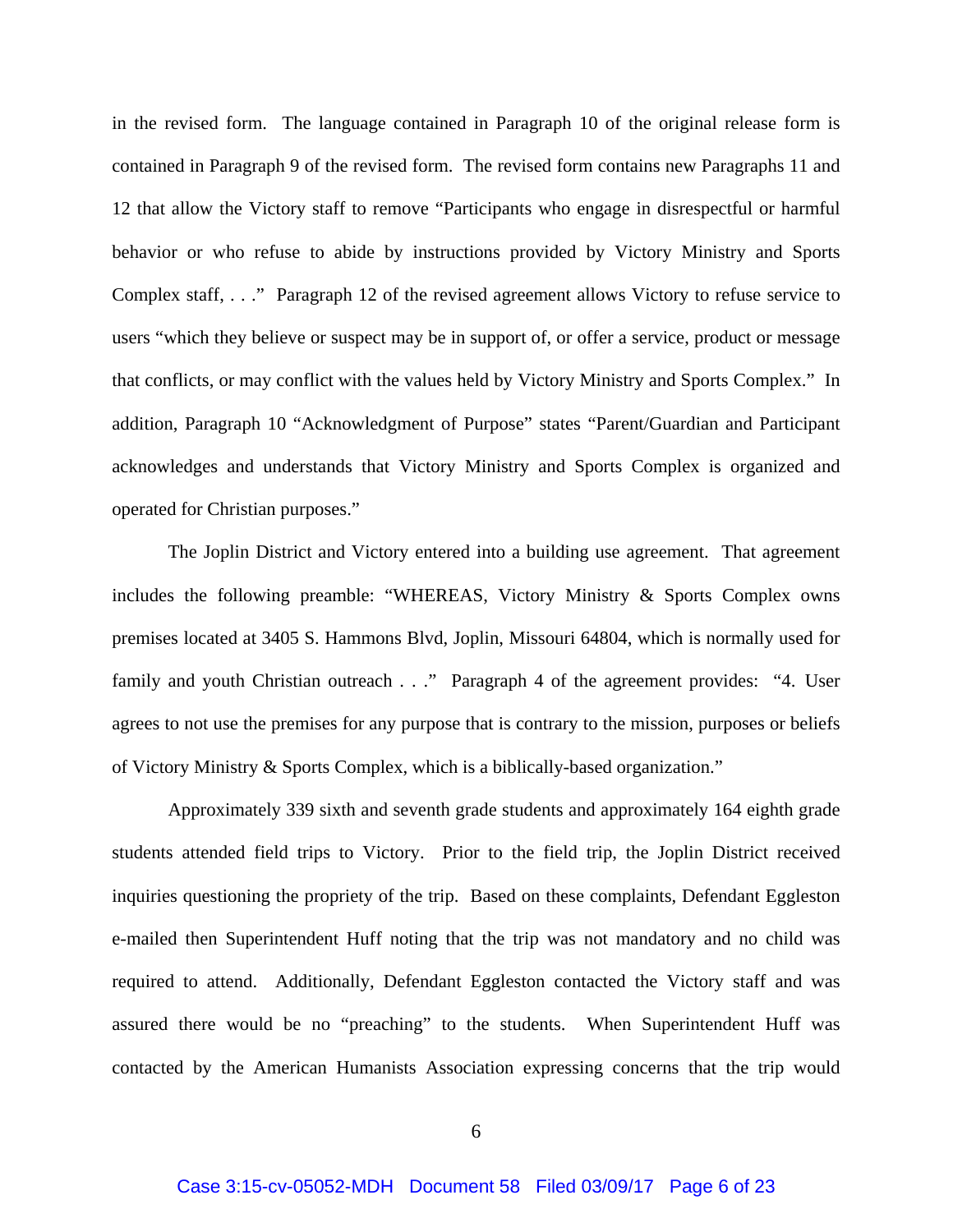violate the Establishment Clause, he acknowledged that the permission slip was inappropriately worded but denied the trip violated the Establishment Clause. Superintendent Huff was made aware that if the trip proceeded as scheduled, litigation would likely ensue. In response to the complaints, Principal Eggleston agreed that in the future, if the venue was to be used for trips, a request would be made to omit paragraph 6 from the Victory waiver and release form.

 When Victory learned of parents' concerns, they informed the Joplin District that parents could strike paragraph 6 from the waiver and release form if they so desired. However, Superintendent Huff, Defendant Eggleston, and the Joplin District determined not to advise parents of their option to strike out paragraph 6 of the waiver, and to "go on as it's written." Defendant Eggleston met with the North Middle School faculty attending the trip, instructing them to monitor Victory employees to ensure no proselytization occurred. However, Victory staff present during the North Middle School field trips were not given instructions regarding proselytization.

 While the North Middle School field trips were the events that precipitated this litigation, they are not the only examples of the Joplin District's use of Victory facilities. The Court notes other schools within the Joplin District have also used Victory facilities on numerous occasions.<sup>3</sup> For example, the Joplin District regularly hosts high school excursions to Victory facilities for abstinence-only sex education titled "Battle of the Sexes" provided by Life Choices, a Christian-

<sup>&</sup>lt;sup>3</sup> Victory's webpage includes a testimonial from Tobin Schultz a Joplin High School official, which states, "Hosting events at Victory Ministries has had a tremendously positive impact on the students and staff of Joplin High School. The staff, facilities, and climate create an exceptional atmosphere that promotes team building, leadership development, and growth in self-confidence. Going to Victory has created experiences that could not be replicated in the traditional, high school environment."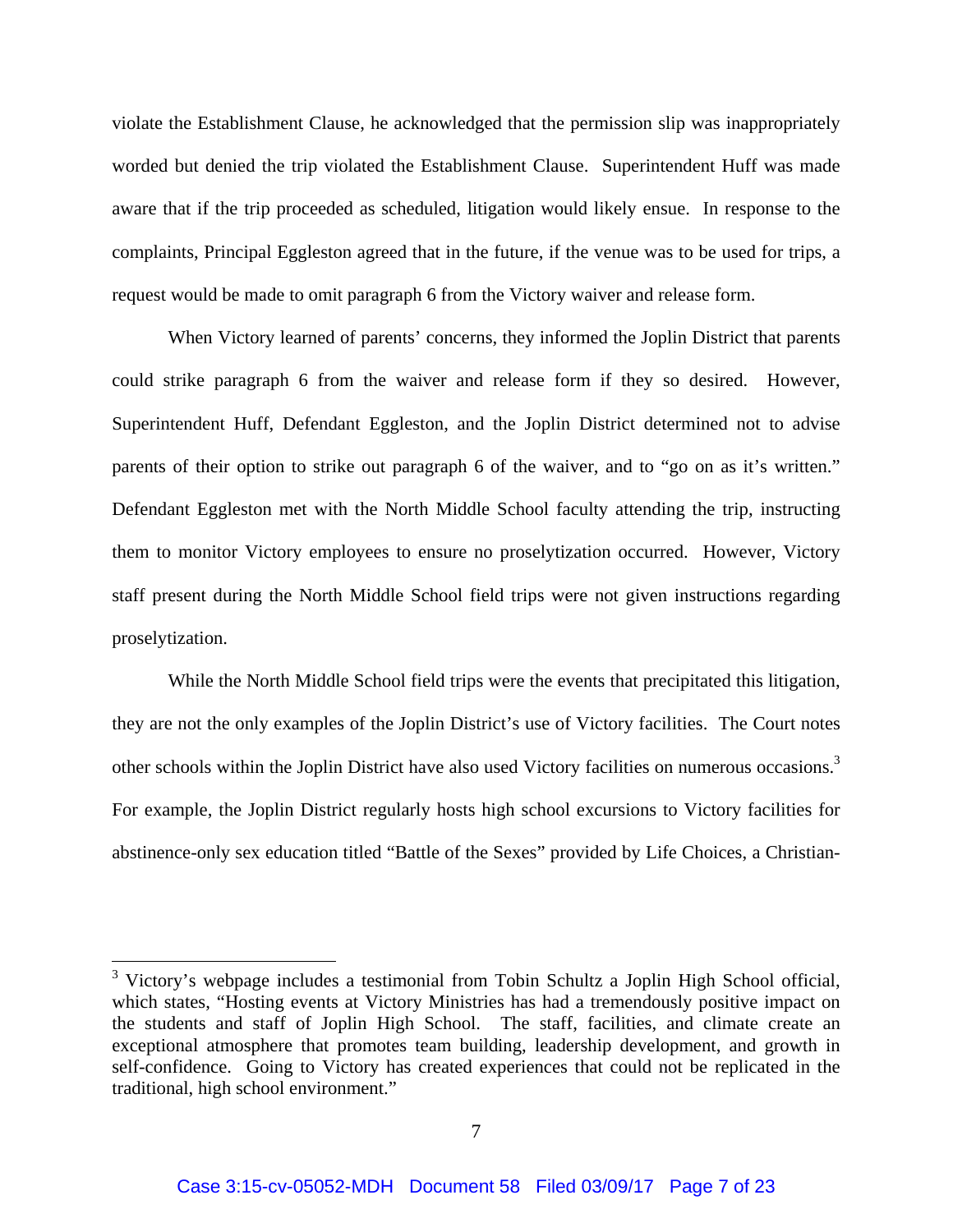based organization.<sup>4</sup> The trips take place during school hours, and school busses take the students to the Victory facilities. The trip is considered part of the "curriculum" of the Joplin District.<sup>5</sup> The adults who teach the Joplin High School students while at Victory are selected by the Connection Institute, the prevention services arm of Life Choices.

 Life Choices programming held at Victory for Joplin High School students does not include information about contraception or abortion - they teach abstinence only. Battle of the Sexes is the incarnation of a program that started in 2010 by Melissa Winston at Life Choices called "Man Up" for boys and "My Life" for girls. Winston was previously Youth Development Coordinator for Life Choices Medical Clinic and Resource Center. Since November 2013, Winston has served as Director of Community Engagement for the Joplin District. The Man Up/My Life events have been held at Victory or its predecessor since 2010. Approximately 800 Joplin High School students are transported to Victory during school hours and attend Battle of the Sexes Life Choices program each year.

 On March 11 and 12, 2014, Joplin High School took its junior class to Victory for a twoday Battle of the Sexes event. The event was held from 1:00 – 3:00 each afternoon and approximately 800 students attended. On March 11, 2014, Victory posted information on its official Facebook page captioned "Victory Worship Sessions" describing the Joplin High School Battle of the Sexes event, along with four pictures from the event. One of the photos posted on the March 11 Facebook page shows a Joplin school bus parked in front of a large Victory banner

1

<sup>&</sup>lt;sup>4</sup> Life Choices states that it believes "there is a divine purpose and plan for every child that is conceived." In its 2015 report, Life Choices boasted that its staff has provided 22,000 spiritual discussions and more than 6,600 of its clients choose life for an unborn child.

<sup>&</sup>lt;sup>5</sup> Photos of the Joplin school bus and Joplin students attending the life choices sessions at Victory are published on Victory's Facebook page, along with statements such as "God's faithfulness endures forever."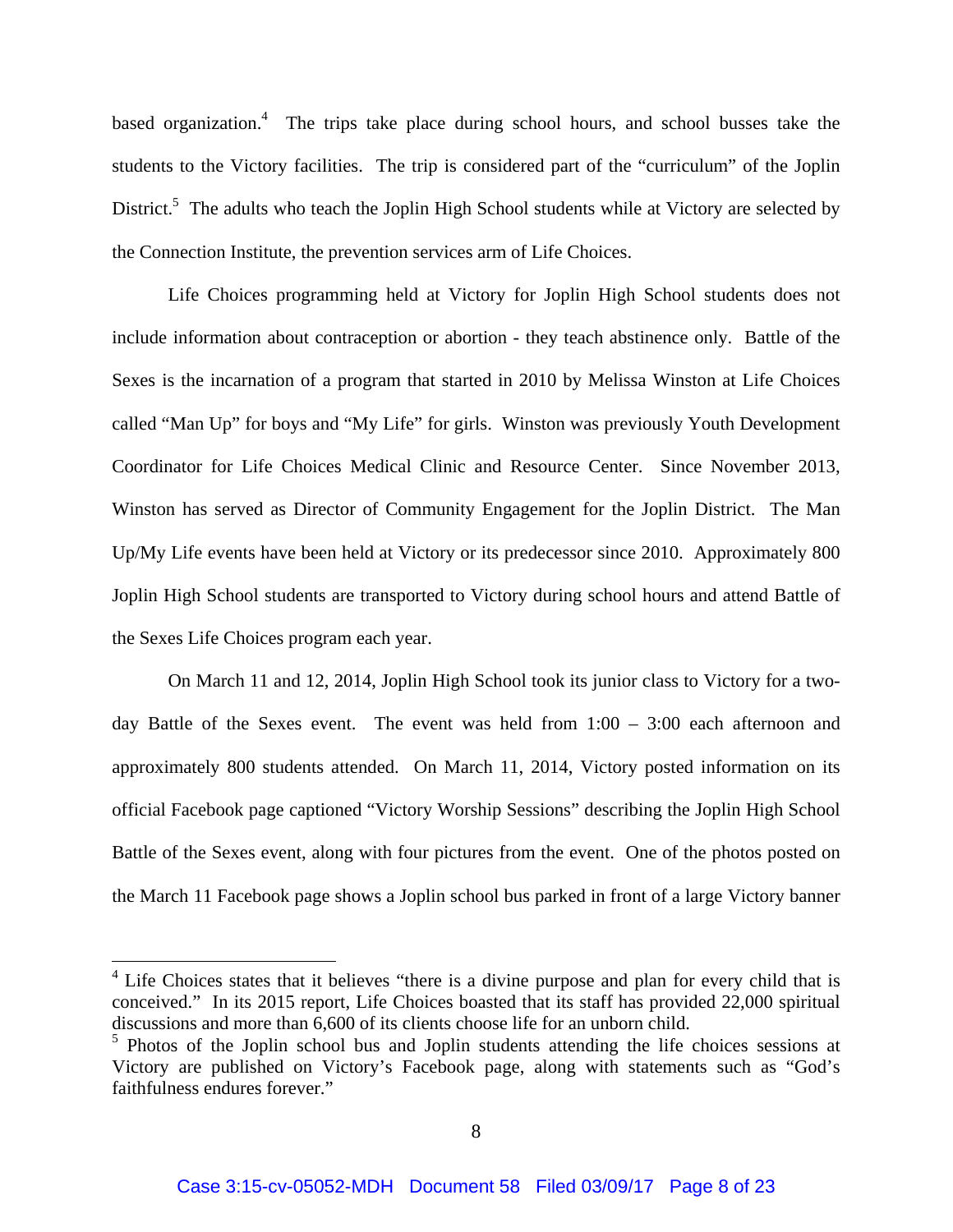with the Christian cross in the middle. Another shows Joplin students inside the lobby of the main entrance. On March 12, 2014, Victory posted a second message on its Facebook page, "Victory Worship Sessions," about the JHS Battle of the Sexes event, along with four pictures. The post stated:

Good Wednesday Morning!

 $\overline{a}$ 

We started out this day with worship and prayer for our schools, community and nation...believing that God is in control and worthy to be praised! This morning's session led by Joshua Bussey. God's faithfulness endures forever! .... Once again, thank you Joplin School District for allowing us to pour into these students' lives.

 In addition, the Joplin High School regularly uses, and pays Victory for the use of, Victory facilities for its cheerleading practices and "Fusion" events, which are school initiatives for seniors and juniors to support freshman students.

 Two elementary schools in the Joplin District, Soaring Heights Elementary and Columbia Elementary, also took school children to Victory's facilities for celebration field trips in May of 2015. Victory required parents of both schools to sign the waiver and release forms before their children could attend the event. A building use agreement, similar to the one executed for the North Middle School trip, was executed for each of the trips. The Joplin District also paid Victory for these trips, which took place during school hours.

 Finally, the Joplin District hosted a district-wide secretary luncheon at Victory's facility. Approximately 150 school officials, students and the North Middle School jazz band attended the luncheon. The Joplin District again signed Victory's building use agreement for the secretary's luncheon and the Joplin District paid Victory at least \$200 to rent the facility for the luncheon. $6$ 

 $6$  See e.g. Doc. 51-14; (An itemization of the Joplin District's use of Victory facilities for trips.).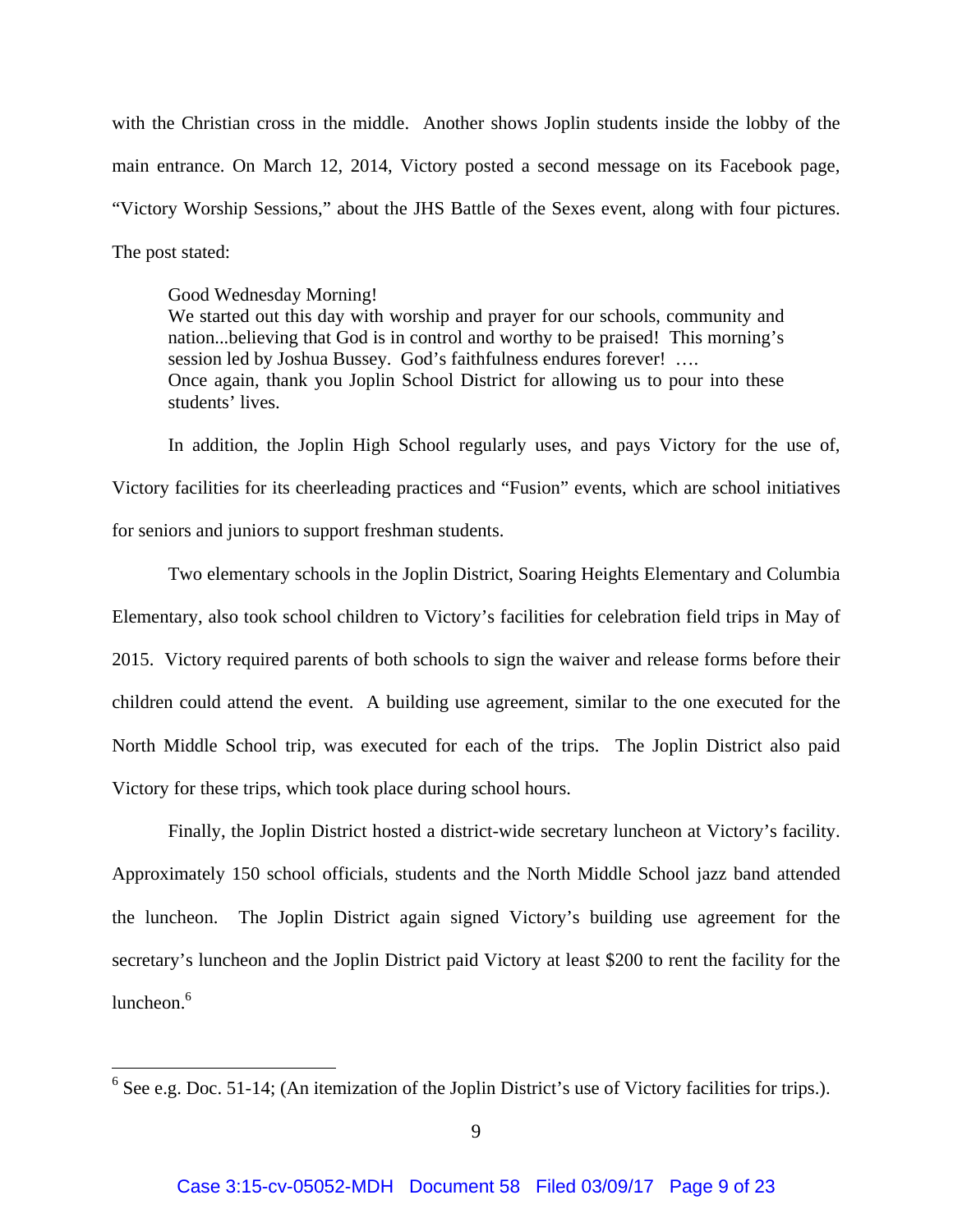## **3. Plaintiffs and Victory**

 Doe Child I was eligible to attend the North Middle School eighth grade field trip rewarding students for effort on the MAP test. However, when he presented the waiver to his mother, and discussed it with her, both agreed he should not attend due to the religious nature and beliefs of Victory. Doe Child I's mother visited the Victory website and learned more about its unambiguous Christian mission and purpose. She objected to signing a waiver allowing her child to be proselytized on a school trip. She did not want her child to be exposed to Christian indoctrination, including Christian Bible study and messages. Doe Child I had voted in favor of bowling as the reward field trip for the eighth grade class.

 The Doe family is not Christian. Victory's Christian messages directly contradict the religious beliefs of the Doe family. Messages contained on the signs displayed at Victory, described in the literature at Victory, and contained in the Victory By-laws, all contradict the Doe family beliefs. Doe Child I believed participation in the field trip would symbolically and tangibly support the Christian mission of Victory, against Doe Child's convictions. Doe Child I wanted to attend the eighth grade class field trip with classmates, but didn't participate because of beliefs and concerns that the trip was to a religious ministry and that it would be uncomfortable as a non-Christian based on the possibility of Christian messaging, ministry, invitation, and prayer. Doe Child I did not want to openly identify as a non-Christian in front of classmates and school faculty during a field trip to Victory. Doe Child I felt sad and left out when he was put in the position of having to choose between attending a religious schoolsponsored event and forgoing participation entirely. Further, Doe Child I would have been very uncomfortable in a setting where Christian messages that directly contradicted Doe Child's beliefs were a focus.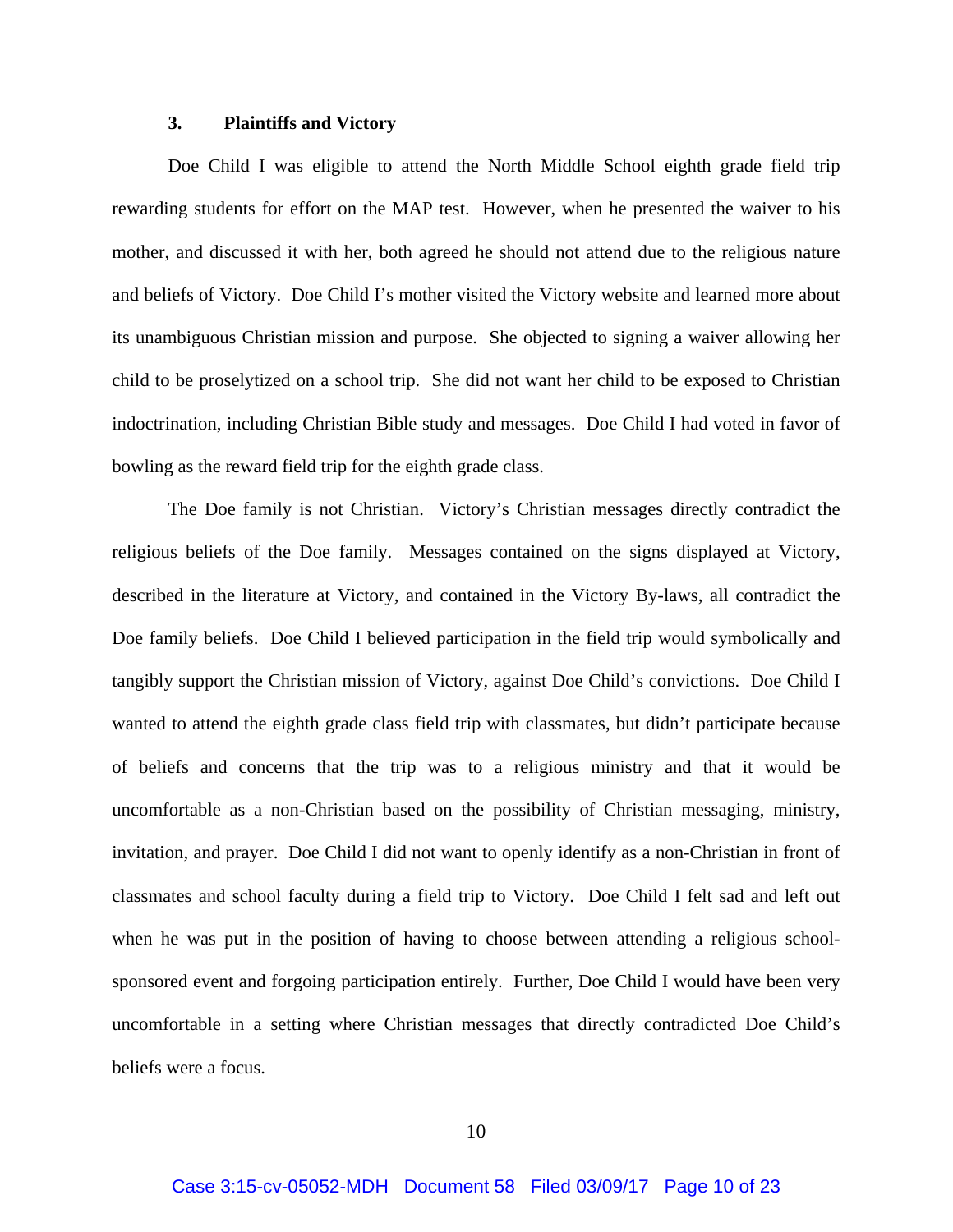In March 2015, Doe Child III, a freshman at Joplin High School, was sent to Victory on a school field trip without his mother's knowledge or consent. Doe Child III was not given a permission slip or any other form to fill out prior to the trip. The trip was part of the regular school day. Doe Child III felt uncomfortable as a non-Christian with the Christian nature of Victory. Doe Child III was exposed to Christian crosses and banners with Christian messages. At Victory, Doe Child III was exposed to sex education instruction conducted by employees of the Christian-based organization, Life Choices, rather than public school teachers. The instruction was abstinence only. Prior to the trip, the Doe Child's mother had disallowed her children from participating in sex education class at North Middle School when she learned that Life Choices was instructing the class, rather than public school teachers. While Doe Child III wishes to participate in all class-wide school events, educational opportunities, and field trips, Doe Child III does not want to attend future events at Victory, or any religious venue or events with Christian based messages. Doe Child III is uncomfortable at such Christian religious venues, and does not want to be forced to tell his friends that he is an atheist. While the Doe family children have not been exposed to Victory facilities for cheerleading practices or "fusion" events, which are more commonly associated with high school students, they could confront those issues as they advance to the high school grades.

#### **STANDARD OF REVIEW**

Summary judgment is proper if, viewing the record in the light most favorable to the nonmoving party, there is no genuine issue of material fact and the moving party is entitled to judgment as a matter of law. Fed. R. Civ. P. 56(a); *Celotex Corp. v. Catrett*, 477 U.S. 317, 322- 23 (1986). "Where there is no dispute of material fact and reasonable fact finders could not find in favor of the nonmoving party, summary judgment is appropriate." *Quinn v. St. Louis County*,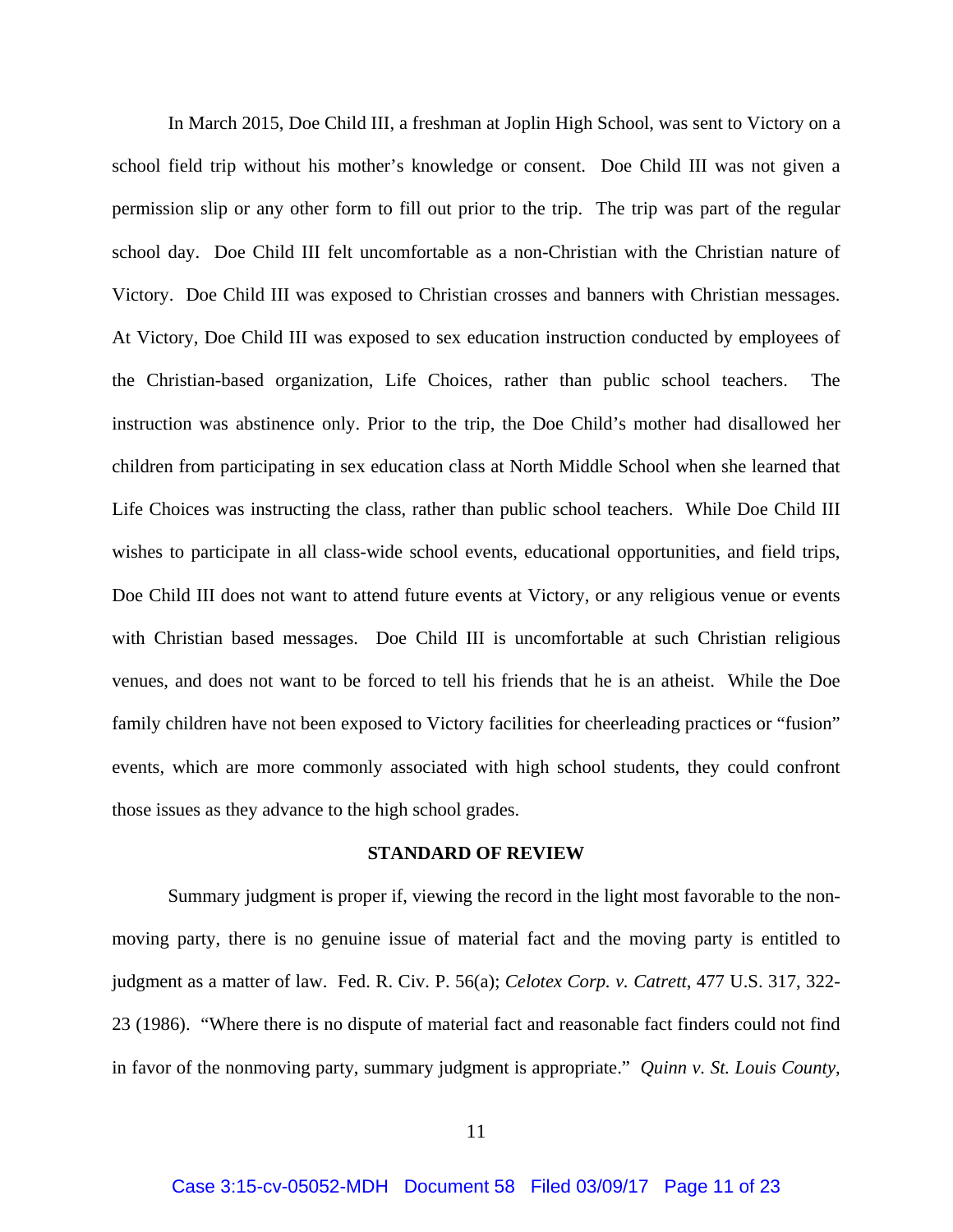653 F.3d 745, 750 (8th Cir. 2011). Initially, the moving party bears the burden of demonstrating the absence of a genuine issue of material fact. *Celotex Corp. v. Catrett*, 477 U.S. 317, 323 (1986). If the movant meets the initial step, the burden shifts to the nonmoving party to "set forth specific facts showing that there is a genuine issue for trial." *Anderson v. Liberty Lobby, Inc.*, 477 U.S. 242, 248 (1986). To do so, the moving party must "do more than simply show there is some metaphysical doubt as to the material facts." *Matsushita Elec. Indus. Co. v. Zenith Radio Corp.*, 475 U.S. 574, 586 (1986).

## **PLAINTIFFS' STANDING**

 Defendants make a brief argument that Doe Child I does not have standing in this case because Doe Child I did not participate in the field trip and therefore was never exposed to any Christian messages. Defendants do not cite any case law to support this argument and the Court finds this argument is without merit.

 The Court finds Plaintiffs have standing, at a minimum, because "parents have a cognizable interest in their children's religious education." *Steele v. Van Buren Pub. Sch. Dist.*, 845 F.2d 1492, 1495 (8th Cir. 1988) (internal citations omitted) ("parents have standing to challenge school-sponsored religious activities that affect their children"). Here, Jane Doe has brought the claim on behalf of her minor children. As a result, standing exists for the parental interest to have one's children educated in a public school that does not impose or permit religious practices. *Id.* (internal citation omitted).

#### **DISCUSSION**

 The parties agree that the three-prong test adopted by the Supreme Court in *Lemon v. Kurtzman*, 403 U.S. 602, 91 S. Ct. 2125, 29 L. Ed. 2d 745 (1971), provides the framework of this Court's analysis of whether the actions of the Joplin District violate the Establishment Clause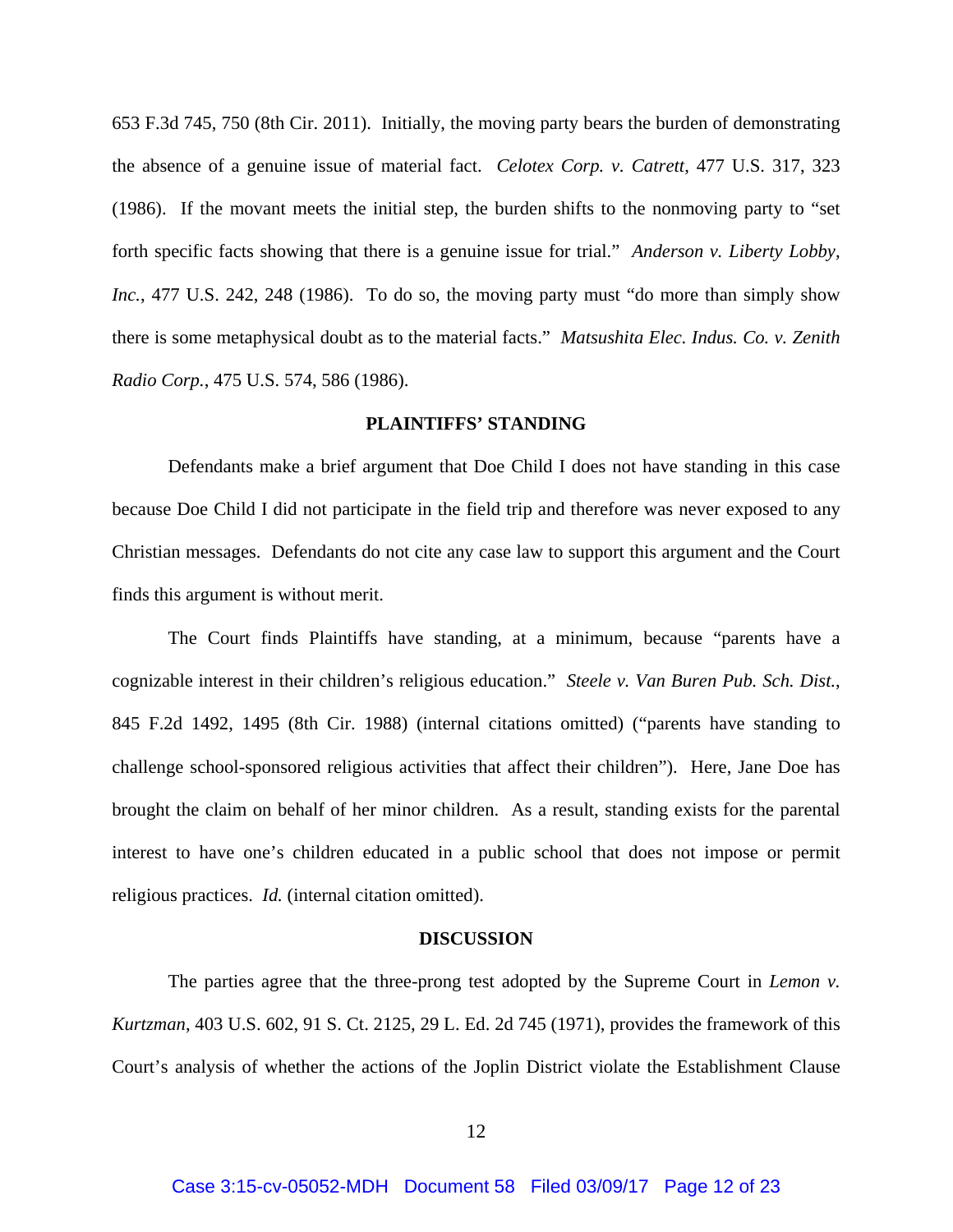and infringe upon Plaintiffs' First Amendment right to religious expression. Under this analysis, the Court looks to see: (1) whether the government action has a legitimate secular purpose; (2) whether the principal or primary effect of the government action neither advances nor inhibits religion; and (3) whether the government action fosters an excessive government entanglement with religion. *ACLU Nebraska Found. v. City of Plattsmouth*, 419 F.3d 772, 775 (8th Cir. 2005) (en banc)(internal citations omitted). State action violates the Establishment Clause if it fails to satisfy any one of these prongs. *Edwards v. Aguillard,* 482 U.S. 578, 583, 107 S. Ct. 2573, 2577, 96 L. Ed. 2d 510 (1987). One factor cited by courts applying the *Lemon* test is whether the government action tends to coerce someone to support or participate in any religion or its exercise. See *Lee v. Weisman*, 505 U.S. 577, 587, 112 S. Ct. 2649, 2655, 120 L. Ed. 2d 467 (1992).

 Tradition and the context of the government action are also appropriately considered. See e.g., *Town of Greece, N.Y. v. Galloway*, 134 S. Ct. 1811, 1825, 188 L. Ed. 2d 835 (2014)).7 Regardless of the specific test applied, the Establishment Clause clearly does not compel the government to purge from the public sphere all that in any way partakes of the religious. *Van Orden v. Perry*, 545 U.S. 677, 699, 125 S. Ct. 2854, 2868, 162 L. Ed. 2d 607 (2005), citing *Marsh v. Chambers*, 463 U.S. 783, 103 S.Ct. 3330, 77 L.Ed.2d 1019 (1983); see also *Stark v. St.* 

<sup>&</sup>lt;sup>7</sup> In applying the *Lemon* analysis, it is important to understand the historical context which led the framers of the Bill of Rights to include protections of religious freedom and prohibitions against government establishment of religion in the Bill of Rights. European monarchs, under whom ancestors of the framers of the Bill of Rights lived, used the authority of their position to advocate personal religious beliefs, reward those who shared them, and punish those who did not. Expressing religious beliefs contrary to that of the monarchy could result in death under a charge of heresy. The framers of the Bill of Rights sought not only to preserve individual religious freedom, including the freedom from religion, but also to prohibit any effort by government to establish, or advance any religion or religious theology as preferred or favored.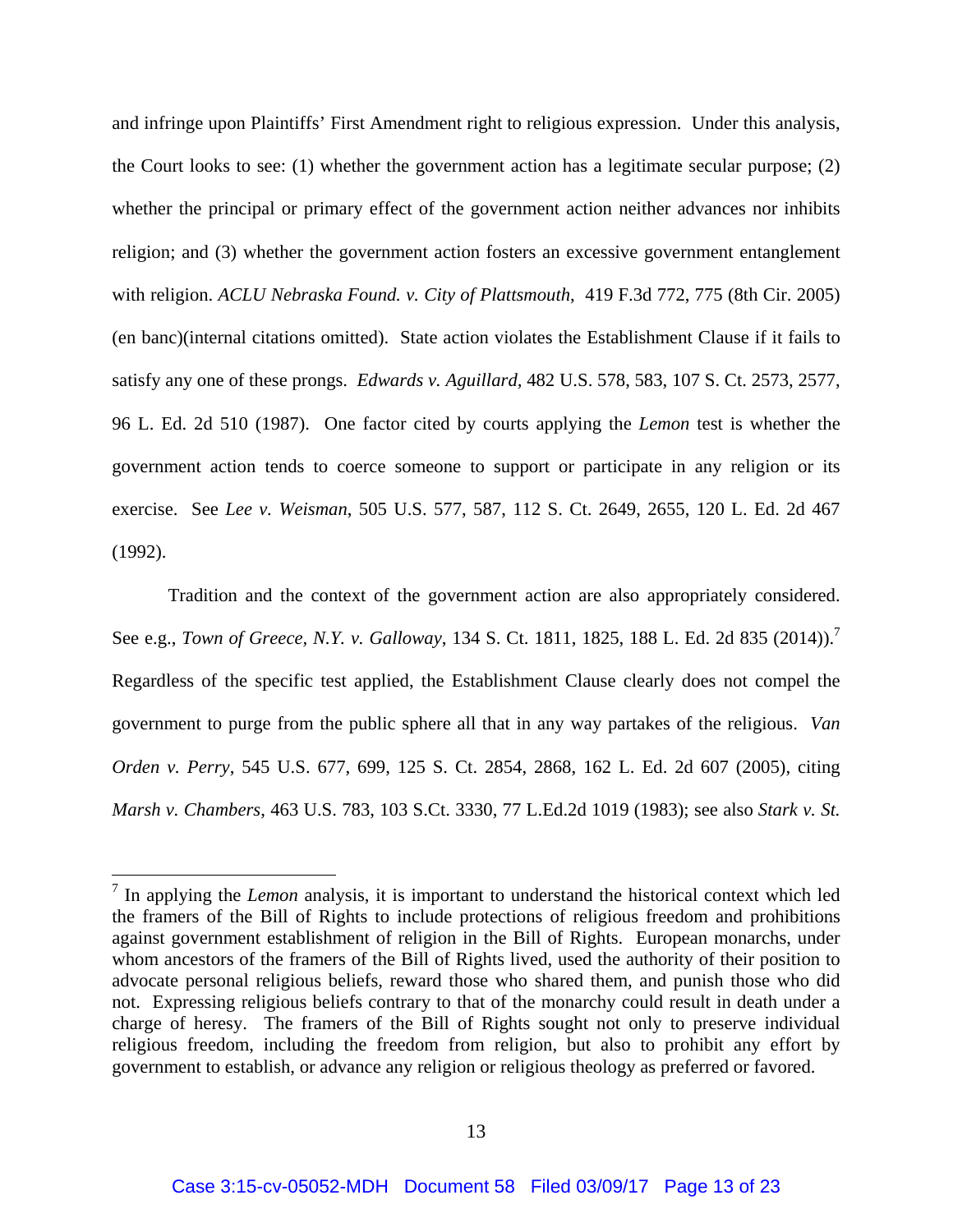*Cloud State Univ.*, 802 F.2d 1046, 1049 (8th Cir. 1986). The government must not "place its prestige, coercive authority, or resources behind a single religious faith or behind religious belief in general, compelling non-adherents to support the practices or proselytizing of favored religious organizations and conveying the message that those who do not contribute gladly are less than full members of the community." *Texas Monthly, Inc. v. Bullock*, 489 U.S. 1, 9, 109 S. Ct. 890, 896, 103 L. Ed. 2d 1 (1989); see also *Americans United for Separation of Church and State v. Prison Fellowship Ministries, Inc., 509 F.3d 406, 422 (8<sup>th</sup> Cir. 2007).* 

 The Supreme Court "has been particularly vigilant in monitoring compliance with the Establishment Clause in elementary and secondary schools." *Edwards v. Aguillard,* 482 U.S. at 583.<sup>8</sup> There are "heightened concerns with protecting freedom of conscience from subtle coercive pressure in the elementary and secondary public schools." *Lee v. Weisman*, 505 U.S. at 592 (1992)(internal citations omitted); see also *Stark v. Saint Cloud State University*, 802 F.2d 1046, 1051 ( $8<sup>th</sup>$  Cir. 1986). Parents have a constitutionally protected interest in guiding the "religious future and education of their children." *Wisconsin v. Yoder*, 406 U.S. 205, 232 (1972). They have a right to have their children "educated in public schools that do not impose or permit religious practices." *Steele v. Van Buren Pub. Sch. Dist*., 845 F.2d at 1495 (internal citation omitted). Further, a public school cannot "force a student to choose between attending and participating in school functions and not attending only to avoid personally offensive religious rituals." *Skarin v. Woodbine Cmty. Sch. Dist.,* 204 F. Supp. 2d 1195, 1198 (S.D. Iowa 2002).

1

<sup>&</sup>lt;sup>8</sup> Families entrust public schools with the education of their children, but condition their trust on the understanding that the classroom will not purposely be used to advance religious views that may conflict with the private beliefs of the student and his or her family. Students in such institutions are impressionable and their attendance is involuntary. *Edwards v. Aguillard*, 482 U.S. at 584.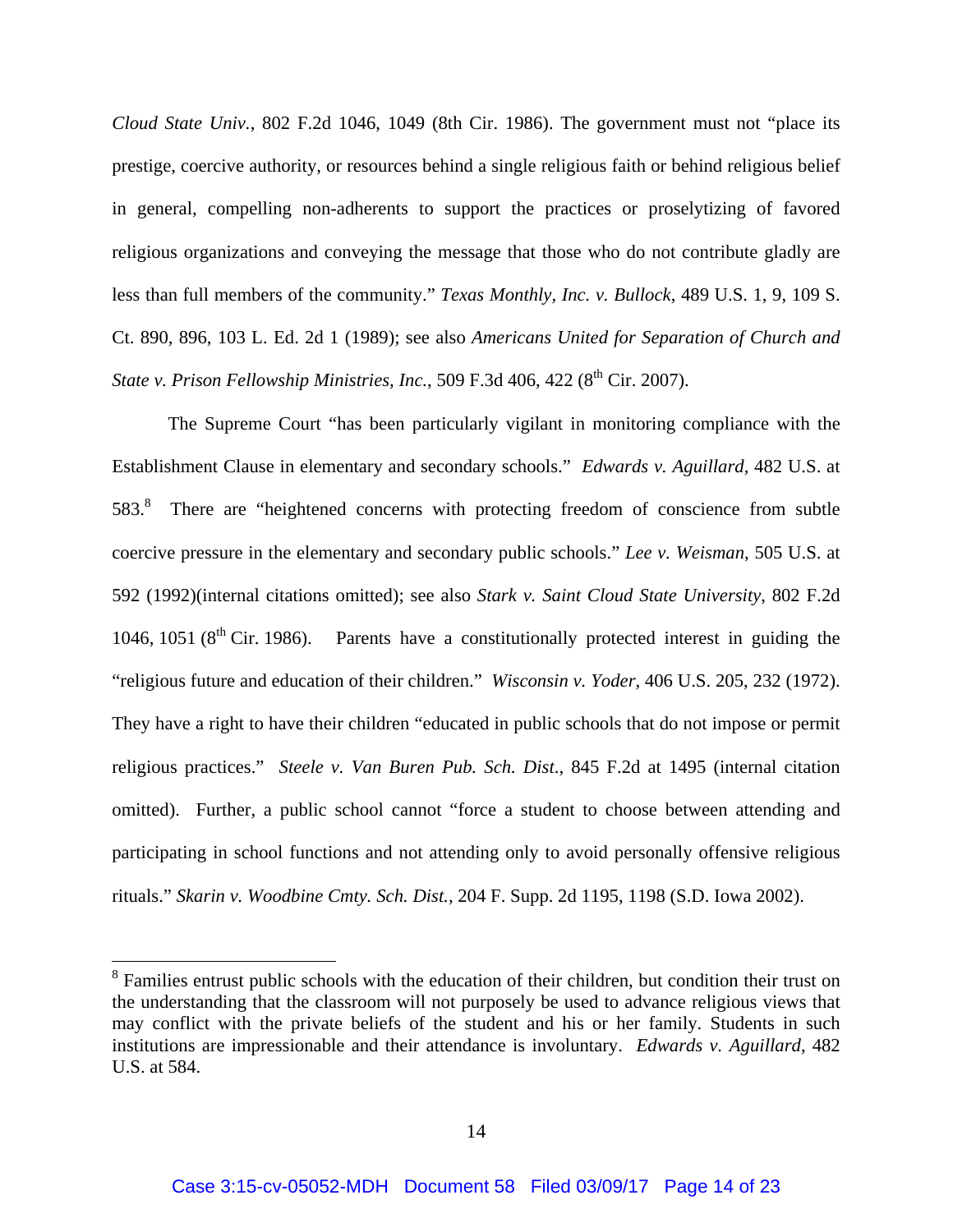The Eighth Circuit has found violations of the Establishment Clause in the following scenarios: when teachers were required to attend training at a religious college, see *Warnock v. Archer,* 380 F.3d 1076 (8th Cir. 2004); when university students taught at parochial schools, see *Stark v. St. Cloud State Univ.,* 802 F.2d 1046 (8th Cir. 1986); when a private group was allowed to distribute Bibles during school hours, see *Roark v. S. Iron R-1 Sch. Dist.,* 573 F.3d 556 (8th Cir. 2009); when the school district offered Bible classes taught by volunteers not acting on behalf of any church, even when the classes were voluntary and not for school credit, see *Doe v. Human*, 725 F. Supp. 1503, 1504 (W.D. Ark. 1989), aff'd, 923 F.2d 857 (8th Cir. 1990); when faculty members led students in prayer, see *Steele v. Van Buren Pub. Sch. Dist.,* 845 F.2d 1492 (8th Cir. 1988); and when schools participated in religious baccalaureates, see *Warnock v. Archer*, 443 F.3d 954 (8th Cir. 2006).

#### **THE** *LEMON* **ANALYSIS**

#### **1. Did the District's Practice Serve a Secular Purpose?**

 The secular purpose must be the preeminent and primary force driving the government's action, and it must be genuine, not a sham. *McQueary County v. ACLU*, 545 U.S. 844, 862-864 (2005). The government must "show by a preponderance of the evidence that the action challenged" has a secular purpose. *Church of Scientology Flag Service v. City of Clearwater*, 2 F.3d 1513, 1530 (11<sup>th</sup> Cir. 1993). Defendants argue the purpose of the trip to Victory was secular in purpose because it was a reward for students to encourage productive behavior during MAP testing. Defendants further argue the purpose of motivating students to qualify for the reward is secular and if a qualifying student did not want to participate, or did not return the proper forms, the student could be rewarded by free time in the North Middle School gym.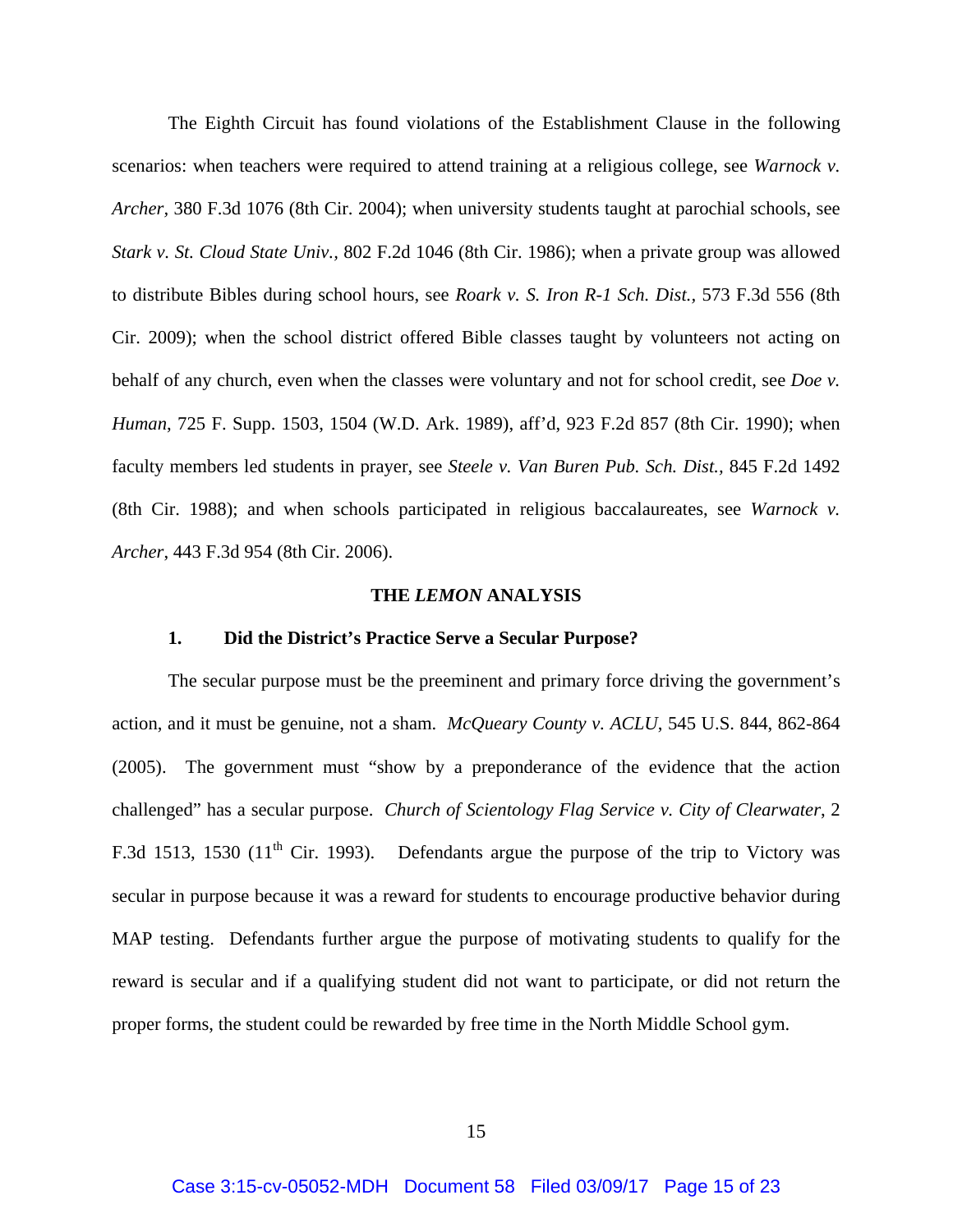The Court agrees that, on its face, a field trip rewarding student preparation and/or performance in testing appears to be a valid secular endeavor by the Joplin District.<sup>9</sup> However, such a facial analysis fails to give proper weight to the first prong of the *Lemon* analysis. While an appropriate secular excuse for the Joplin District's relationship with Victory can be assigned, a more in depth analysis is warranted.

 Here, even if the Court finds the Joplin District can provide a valid secular purpose for the activities at issue, these valid secular objectives can be readily accomplished by other means. See e.g. *Stark v. St. Cloud State Univ.*, 802 F.2d at 1049 (internal citations omitted). In fact, the secular purpose of rewarding the students for MAP testing, and the other Joplin District activities discussed herein, can easily be met without affiliation with a religious organization. School districts across the nation have field trips, cheerleading practice, secretarial recognition banquets, sex education curriculum, and student bonding events without affiliations to religious organizations. The Court finds despite Joplin District's secular purpose for the trip the same objectives could be reached without subjecting students to the religious messages and beliefs held by Victory. Further, as discussed herein, even if the Court finds the trip was secular in purpose, that cannot validate the Joplin District's trips to Victory when the effect was to advance religion and improperly entangle Joplin District with Victory.

# **2. Was the Primary Effect to Advance Religion?**

 $\overline{a}$ 

 While Victory's right to arrive at its beliefs, follow its beliefs, and to share its beliefs is absolutely and unequivocally constitutionally protected, it must advance those rights without the

<sup>&</sup>lt;sup>9</sup> The same would apply to a banquet honoring district secretaries, practice for a cheerleading squad, sex education classes, and programs to enhance bonding and relationships between older high school students and new high school students.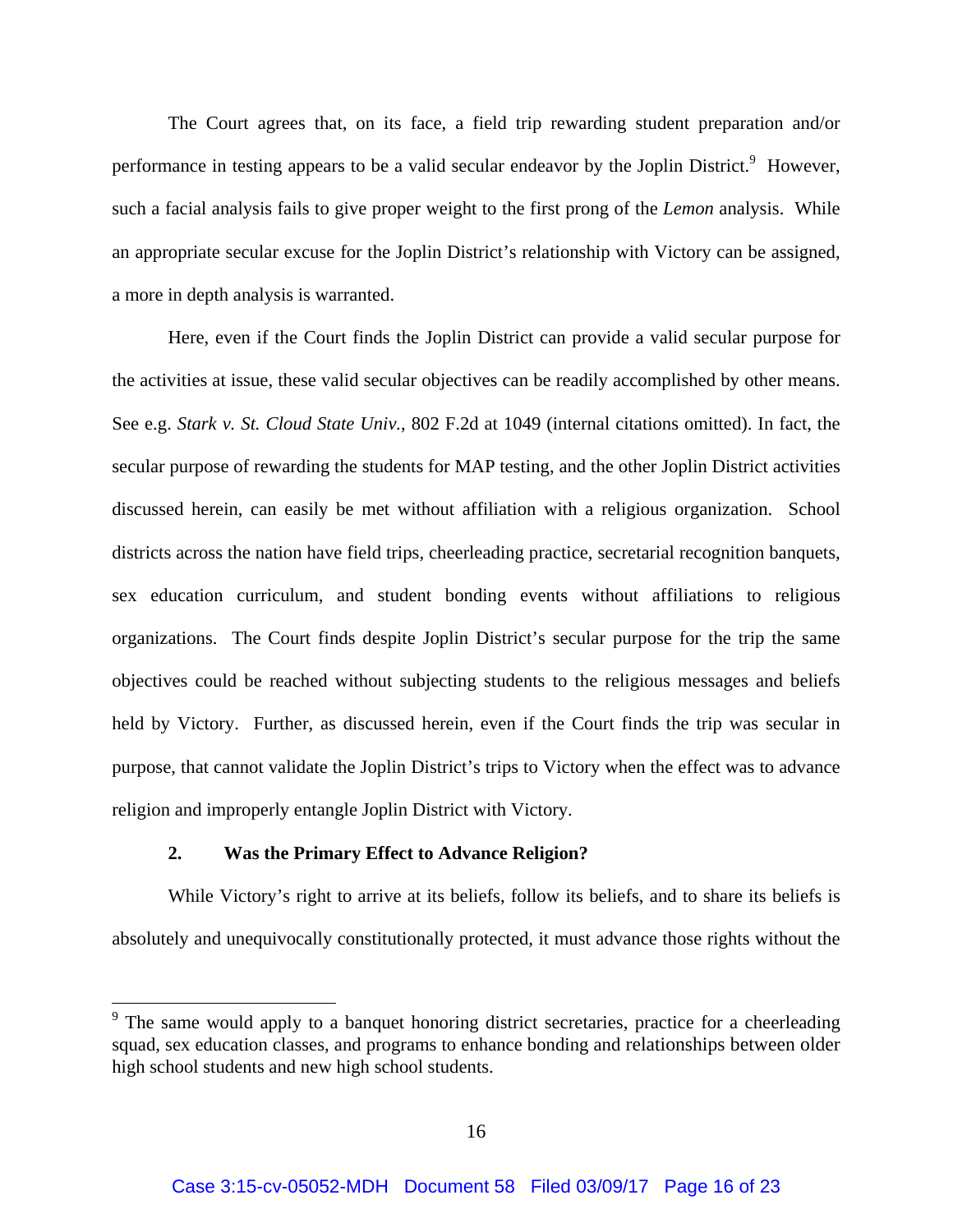support, advocacy, or assistance of publicly funded governmental entities. Here, the Joplin District made its students available to Victory, and as a result subject to its religious messages at public expense, during the school day. While Defendants claim no direct sharing of religious messages occurred during the field trips, the plain and unequivocal language of the waiver and release form permits Victory to invite students to Bible studies and local churches, and for students to actually participate in worship service, Bible studies, and any other activity pertaining to the Christian faith. In addition, during visits to Victory there were various signs displaying religious messages prominently displayed throughout the facility and religious literature made easily available to the students. Further, the waiver and consent form allows Victory to photograph and/or video students, and to include those videos or photographs, without restriction, using the student's actual name in advertising for their Christian ministry. Finally, the Joplin District paid significant sums from public tax dollars to Victory. Together, these things clearly advance the mission and purpose of Victory.

 The Court finds that the students, such as the Doe Child Plaintiffs who hold religious beliefs contrary to those of the Christian religion, would rightfully feel coerced by the Joplin District's field trips, into either not attending the events, or subjecting themselves to religious beliefs contrary to their family's teaching. No parent can be required to subject their children to Bible studies, worship service, "or any other activity that pertains to the Christian faith," in order for their child to take advantage of the opportunities of a public school system. Similarly, no Christian organization can be empowered to exclude those of other faiths from events sponsored by public schools.

 Defendants argue that when complaints were received, they obtained permission from Victory to have parents strike paragraph 6 from the waiver and release form. However,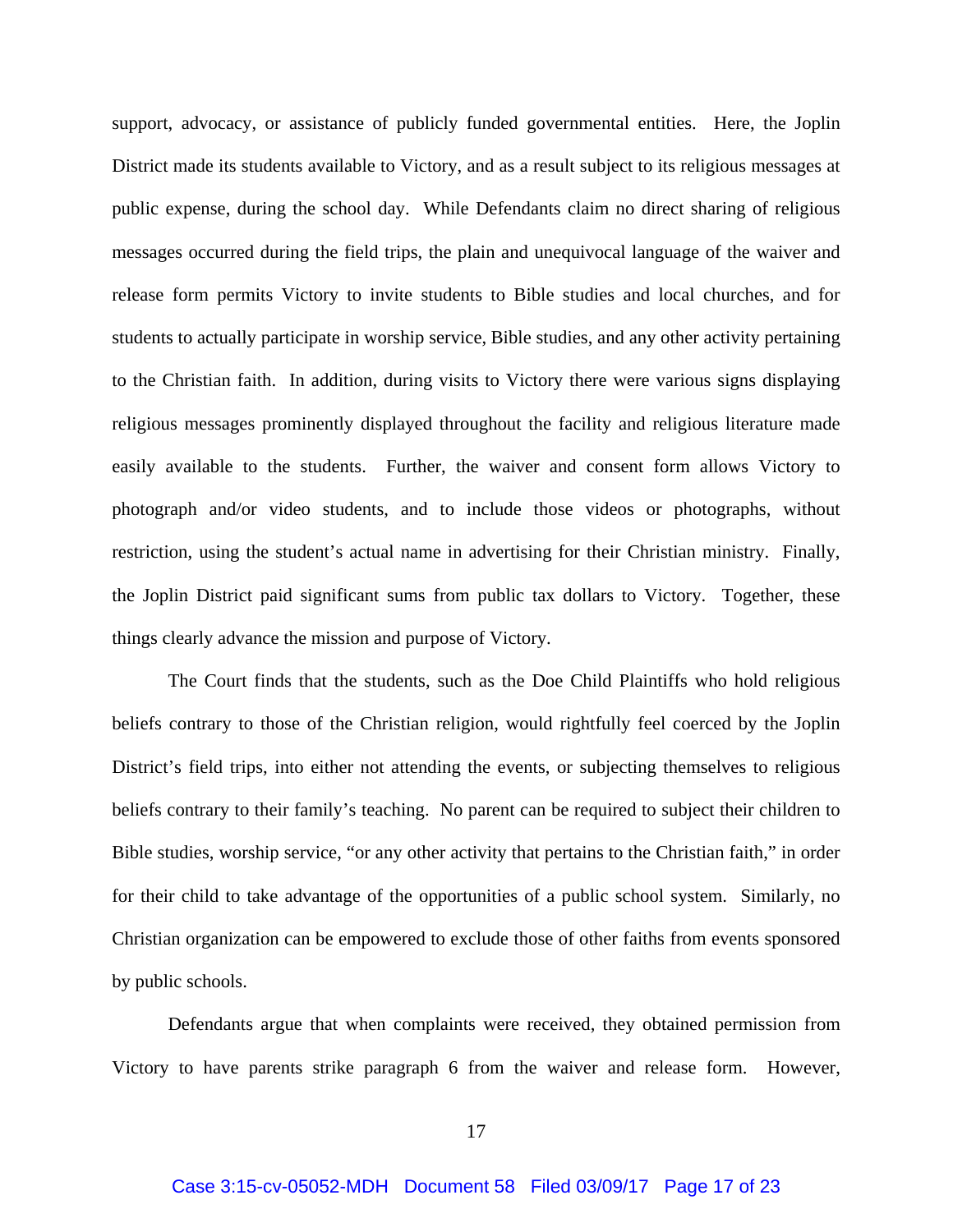Superintendent Huff and Principal Eggleston inexplicitly chose not to communicate that information to parents and students. That decision alone raises serious concerns regarding the purpose and motivation of school district officials. It is puzzling to this Court that school officials chose not to communicate that message to parents. Actually, it is shocking the school officials distributed the waiver to parents to begin with knowing it contained the provisions of paragraphs 6 and 10. In any event, striking paragraph 6 from the waiver and consent form does not alone resolve the constitutional issues associated with the Joplin District's trip to Victory.

 Defendants accurately point out that the waiver and release form was changed after complaints regarding the eighth grade field trip were received. The November 16, 2015 revised waiver and release form deletes paragraph 6. However, it retains paragraph 10 of the earlier release form (now renumbered as paragraph 9), which requires participants to grant permission for Victory to use the likenesses of the participants for advertising, trade, or any other purpose whatsoever. Victory did, in fact, use photos of school events and the Joplin District's school busses in its advertising and marketing. A public school student cannot be required to allow his or her likeness to be used in advertising for a Christian ministry in order to take advantage of opportunities sponsored by public schools funded by public tax money.

 Newly added language in the revised release form raises new, additional, First Amendment constitutional concerns for students not sharing Victory's religious beliefs. For example, paragraph 11 allows Victory to remove anyone from the property if they fail to abide by "instructions" provided by Victory staff. To the extent those instructions are unrelated to the Christian ministry and message of Victory, and instead related to safe use of the facility, preservation of the facility, or orderly and physically safe conduct, such a provision seems reasonable and constitutionally permissible. However, if those instructions were to include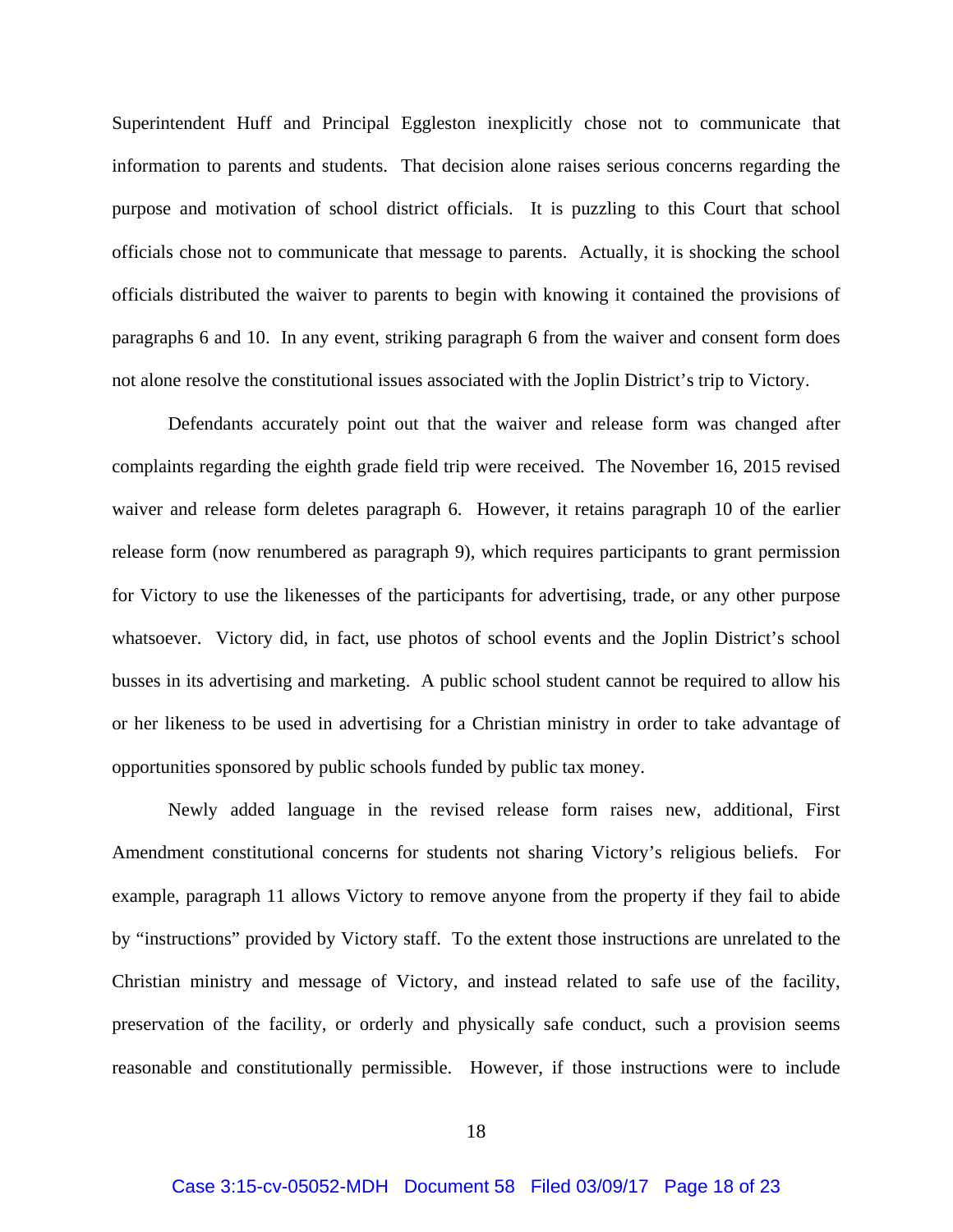requirements to participate in prayer, Bible study, or worship (which, as worded, would be possible) the clause would be constitutionally unacceptable for a public school field trip.

 Further, paragraph 12 of the revised agreement allows Victory to refuse service to participants whom they "believe or suspect may be in support of, or offer a service, product *or message* that conflicts or may conflict with the values held by Victory Ministry and Sports Complex." (*emphasis added*). On its face, this would seem to allow Victory to exclude individuals who express religious beliefs other than Victory's. Further, it would allow the exclusion of gay and lesbian students, since that lifestyle is contrary to the values expressed in Victory's By-Laws. The waiver and release form language is so broad that it allows Victory to refuse service to people who stay silent, but hold religious beliefs which require them to wear attire required by their own religious beliefs, or who chose to wear certain symbols not consistent with Victory's Christian beliefs. The Constitution may protect the right of Christian ministries to restrict events at its facilities to those with similar beliefs. However, it does not allow public entities providing public education to engage in such restrictions, and does not allow such authority to be delegated to private religious organizations. The programming and opportunities of public education must be made equally available to persons of all religious faiths, and all Christian denominations and beliefs, including those who do not believe in any religion.

 The relationship between the Joplin District and Victory concerning sex education programming is also problematic. While it is not the purpose of this Court to control, dictate, or write the curriculum of the Joplin District, it is the responsibility of this Court to protect the constitutional separation of church and state. The fact that the Joplin District uses public tax money to transport students to a Christian facility to be taught a sex education "curriculum" by representatives of a Christian organization, rather than public school teachers, is of grave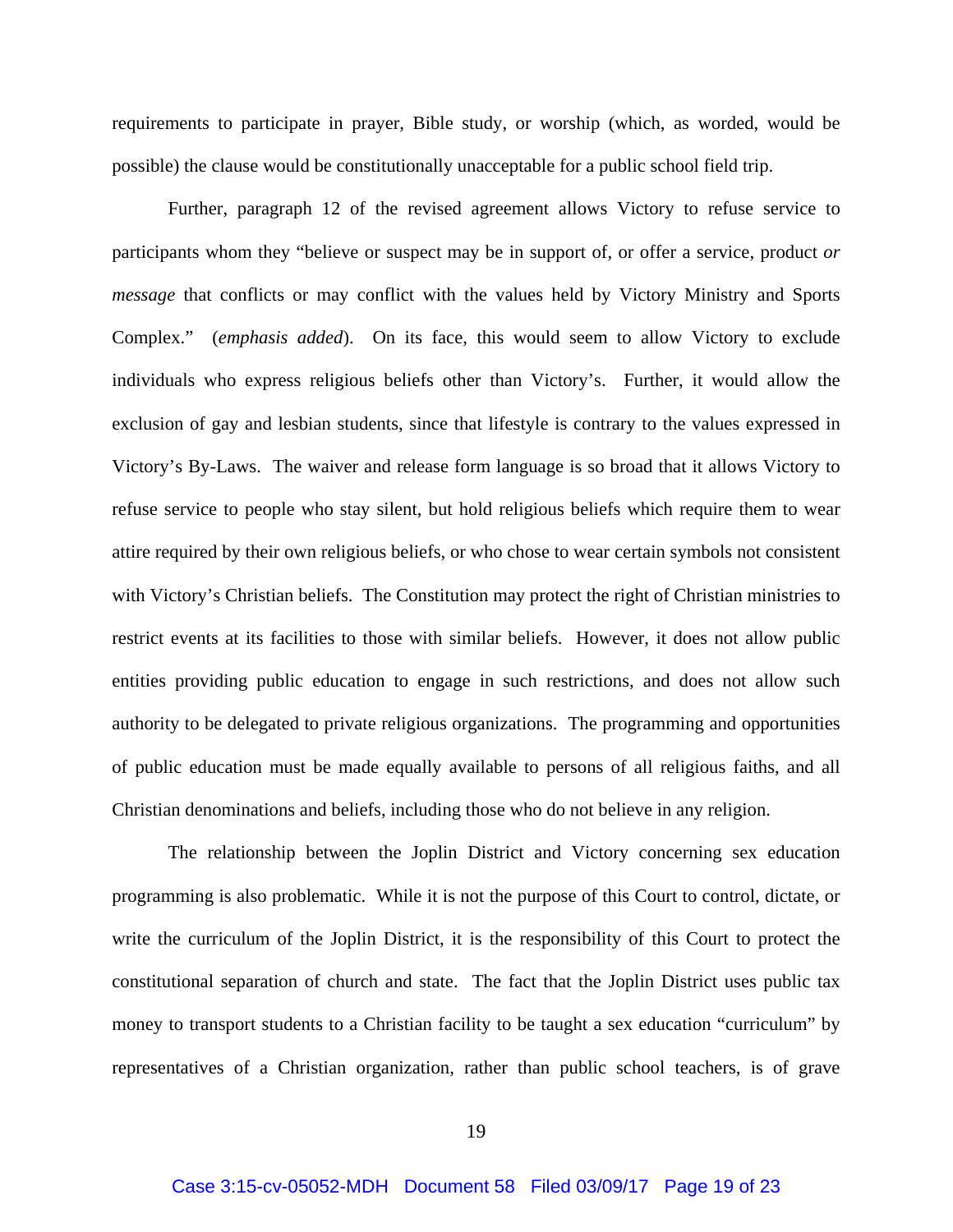concern. So too is the fact that the Christian organization relishes that the opportunity allows it to "pour into" the students' lives.

 Joplin District's use of Victory facilities, including the waiver and release forms required by Victory in order for students to participate in school functions at Victory, indicates Joplin District's approval of Victory's religious messages. As a result, and for the reasons stated herein, the Court finds the primary effect of Joplin District's trips to Victory does in fact have the primary effect of advancing religion.

# **3. Is the Joplin District Improperly Entangled with Victory?**

 The individual religious freedom guaranteed each of us by the First Amendment to our Constitution would be placed at serious risk if public officials, wielding the power and authority of government, were allowed to use the power and authority of government office or position to aid, advance, or advocate for their own personal religious beliefs or religion, or to exclude those with beliefs other than their own, from opportunities or services of government. This is true even if the religious beliefs of those officials are consistent with or are shared by a majority of local residents served by the government unit.

 Entangling school district operations, curriculum, activities or opportunities with those of a religious organization or religious belief set is not permitted. Certainly, occasional use of a facility owned by a religious entity for a school function may be permissible without being considered impermissible entanglement. Here, however, the frequency, consistency, and extent of the relationship between the Joplin District and Victory goes well beyond occasional or incidental use and impermissibly entangles the Joplin District with religion. This would be true even if the glaring failures of the waiver and consent form were to be revised consistent with the concerns expressed in this Order.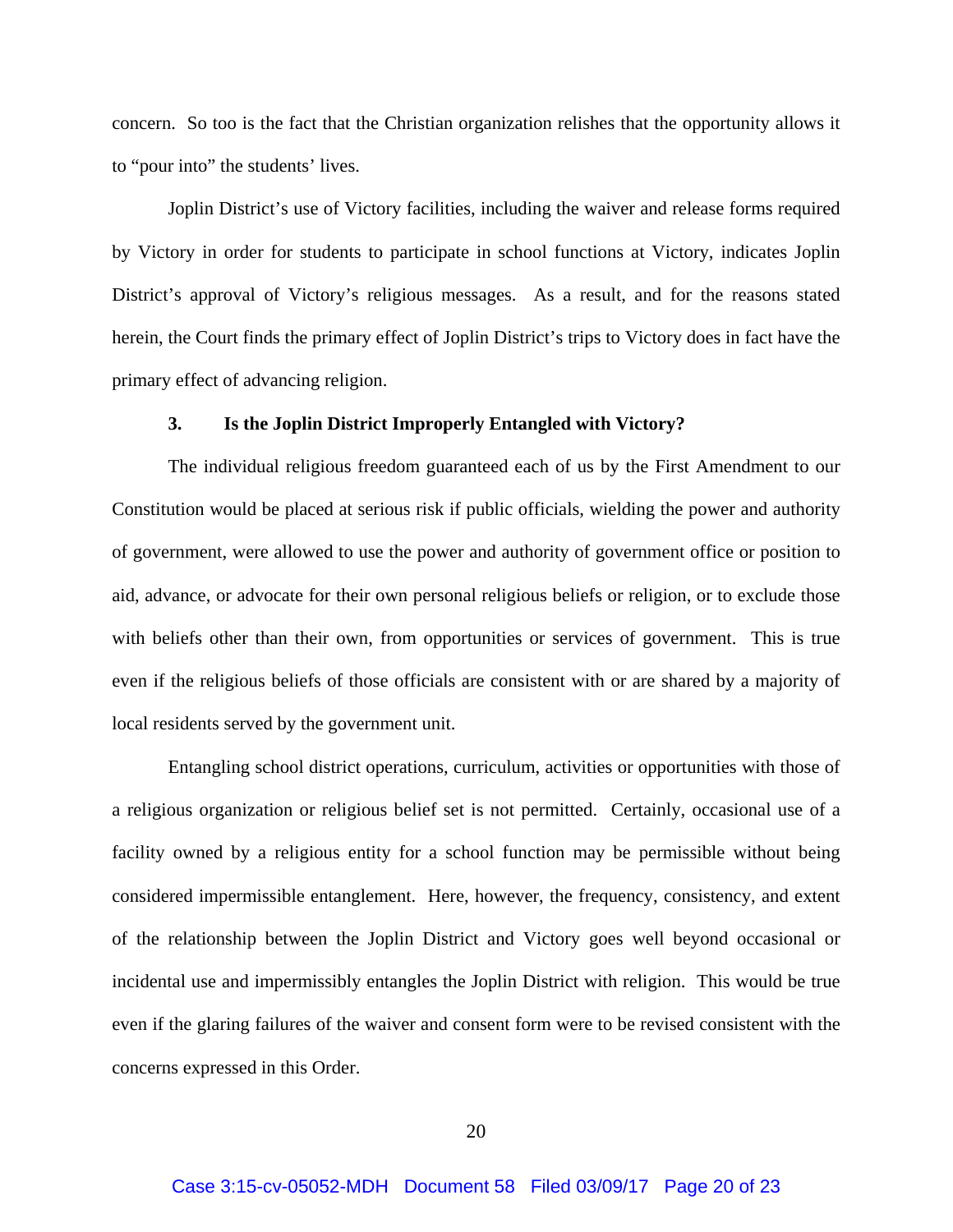Some who share Victory's religious beliefs may believe that requiring a separation between their religious beliefs and their advocacy for those beliefs and the school district is bad public policy and even contrary to the best interest of the individual students of the district. The Court reminds those that not all parents in the Joplin District share their beliefs. The government cannot pick from among the many religious beliefs of those it governs which it wishes to advance. While conservative fundamental evangelical Christian beliefs, such as those expressed by Victory, may predominate in the Joplin District, they are not universal. Additionally, we should remain mindful that our Constitution does not apply solely to the Joplin District, but to public school districts across the entire country. In fact, in many corners of this country the predominating Christian beliefs of the community may differ from Victory's Christian beliefs. For example, in other communities the majority's beliefs may be Catholic, Methodist, Lutheran, Episcopalian, Church of Christ, Presbyterian, Jehovah's Witnesses, Mormon, or other denominations. Further, in some districts, the majority may hold non-Christian beliefs, including the beliefs of Muslim, Hindu, Jewish or Scientology religions. By consistent application of the principles espoused in this Order, government units in those geographic areas will be prohibited from becoming entangled with those religious organizations and will be prohibited from using government authority from advancing those beliefs. In those circumstances, parents of children who hold conservative fundamental evangelical Christian beliefs consistent with those of Victory would likely be very pleased and advantaged by the religious protections afforded by the First Amendment.

 Any contest for supremacy between religious organizations or among religious beliefs is broadly protected by the First Amendment. So too is the right to not believe in any religion.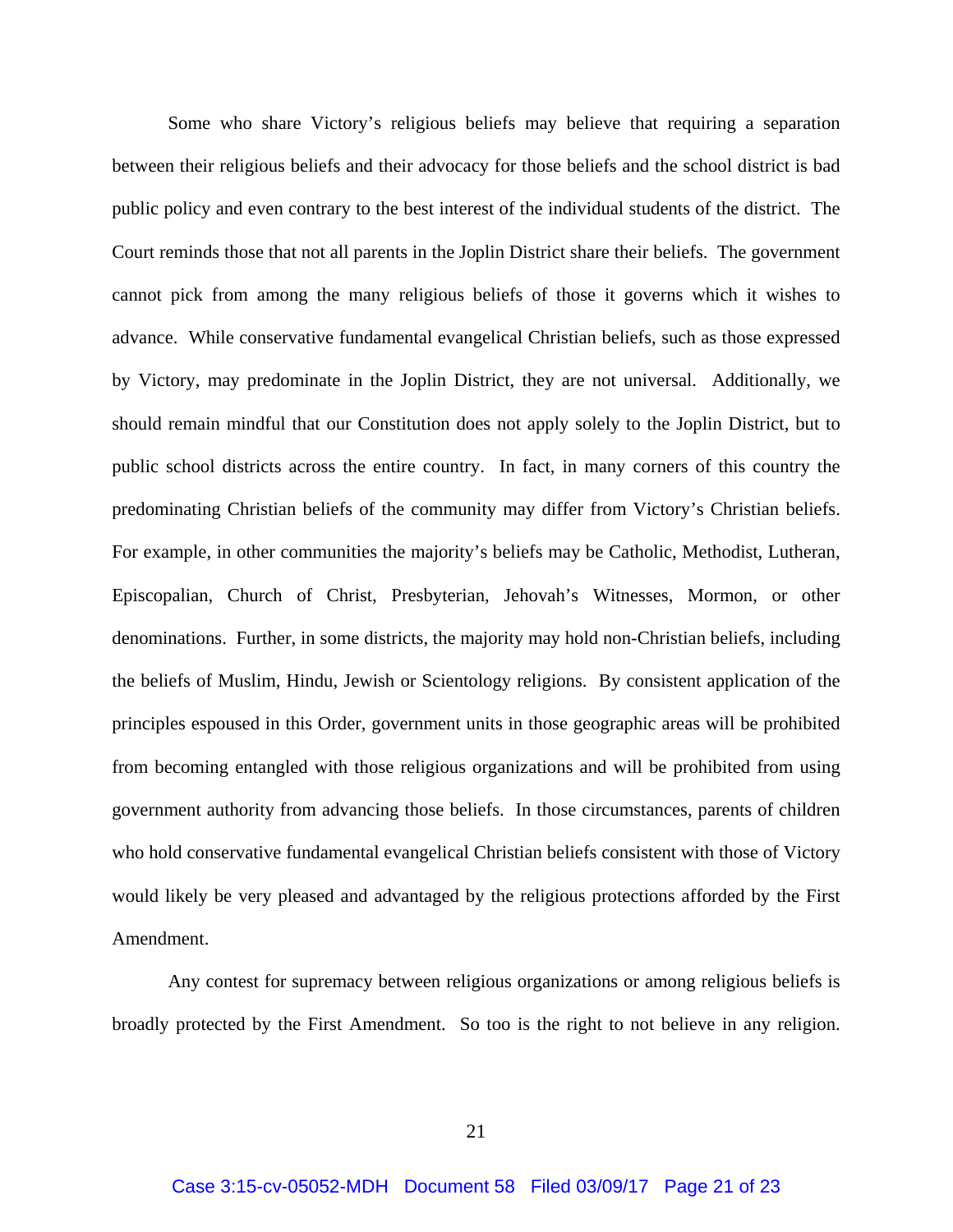However, any such contest for favor among the people of this country must be waged and conducted without the power, authority, or resources of government taking sides.

 The Court finds the relationship between Joplin District and Victory, and in particular the seventh and eighth grade field trips and sex education programming, to be an impermissible entanglement of government, government funding, and government authority with a particular religion and religious message in violation of the Establishment Clause.

## **CONCLUSION**

Plaintiffs' First Amended Complaint requests the following relief: a declaratory judgment that Defendants' actions and policies violate the Establishment Clause of the First Amendment to the Constitution; a permanent injunction enjoining Defendants, their successors, and in any person in active concert with Defendants from intentionally, knowingly, recklessly, or negligently allowing field trips to Victory or similar religious venues; judgment for nominal damages; and attorneys' fees, expenses and costs. After applying the *Lemon* factors to the undisputed facts concerning the relationship of the Joplin District to Victory, the Court finds that relationship, and in particular the seventh and eighth grade field trips and sex education programming, violates the Establishment Clause of the First Amendment to the Constitution.

WHEREFORE, for the reasons stated herein, the Court hereby finds in favor of Plaintiffs and against Defendants and **GRANTS** Plaintiffs' Motion for Summary Judgment and **OVERRULES** Defendants' Motion for Summary Judgment. Further, based on the Court's rulings on summary judgment, the Court **GRANTS** the parties 10 days from the date of this order to submit proposed language, if any, for the Court's consideration in preparing a final order and judgment.